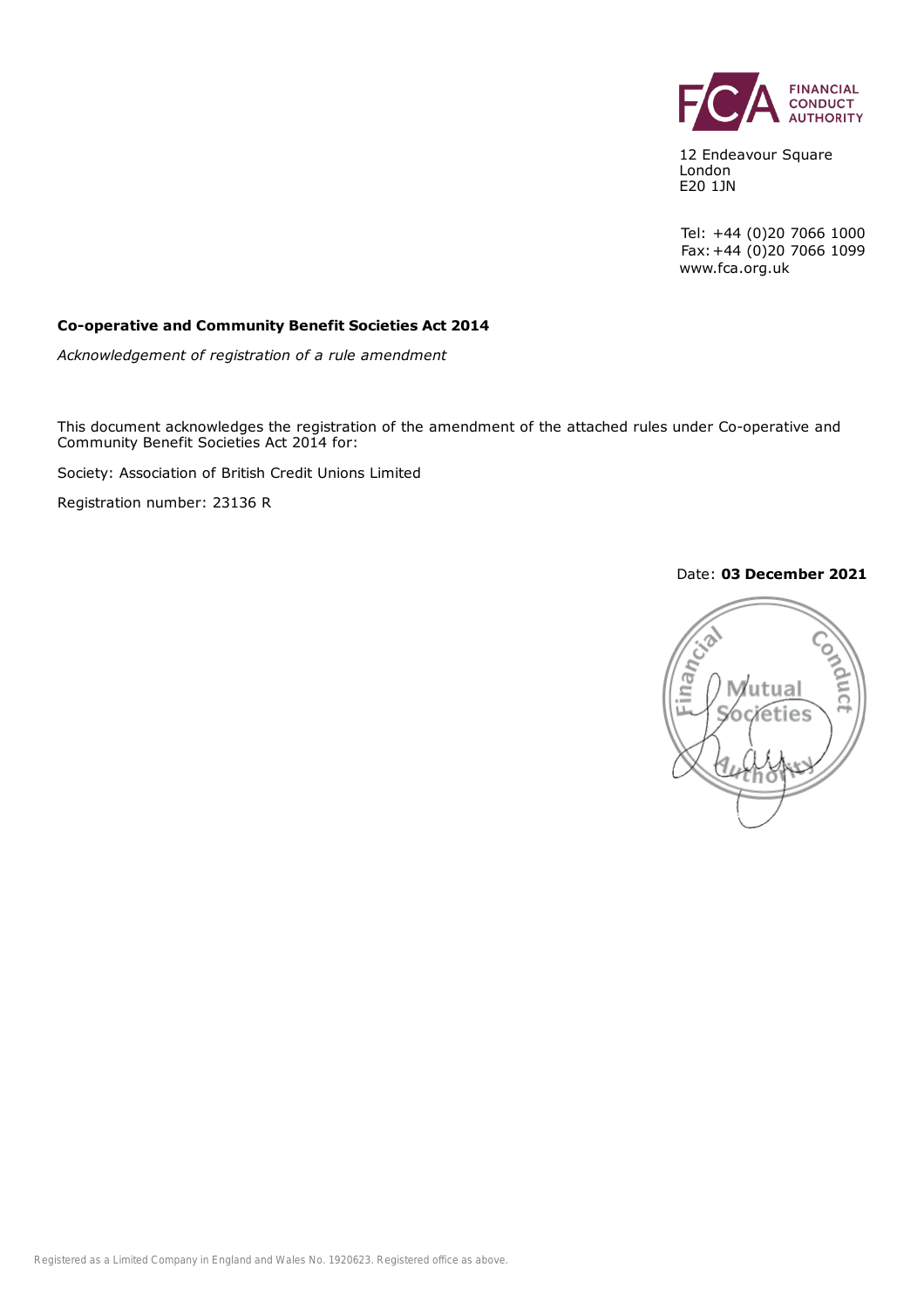

**All Previous Rules Rescinded**



# **RULES OF**

# **THE ASSOCIATION OF BRITISH CREDIT UNIONS LIMITED**

**A Co-operative and Community Benefit Society**

**23136R**

**October 2021**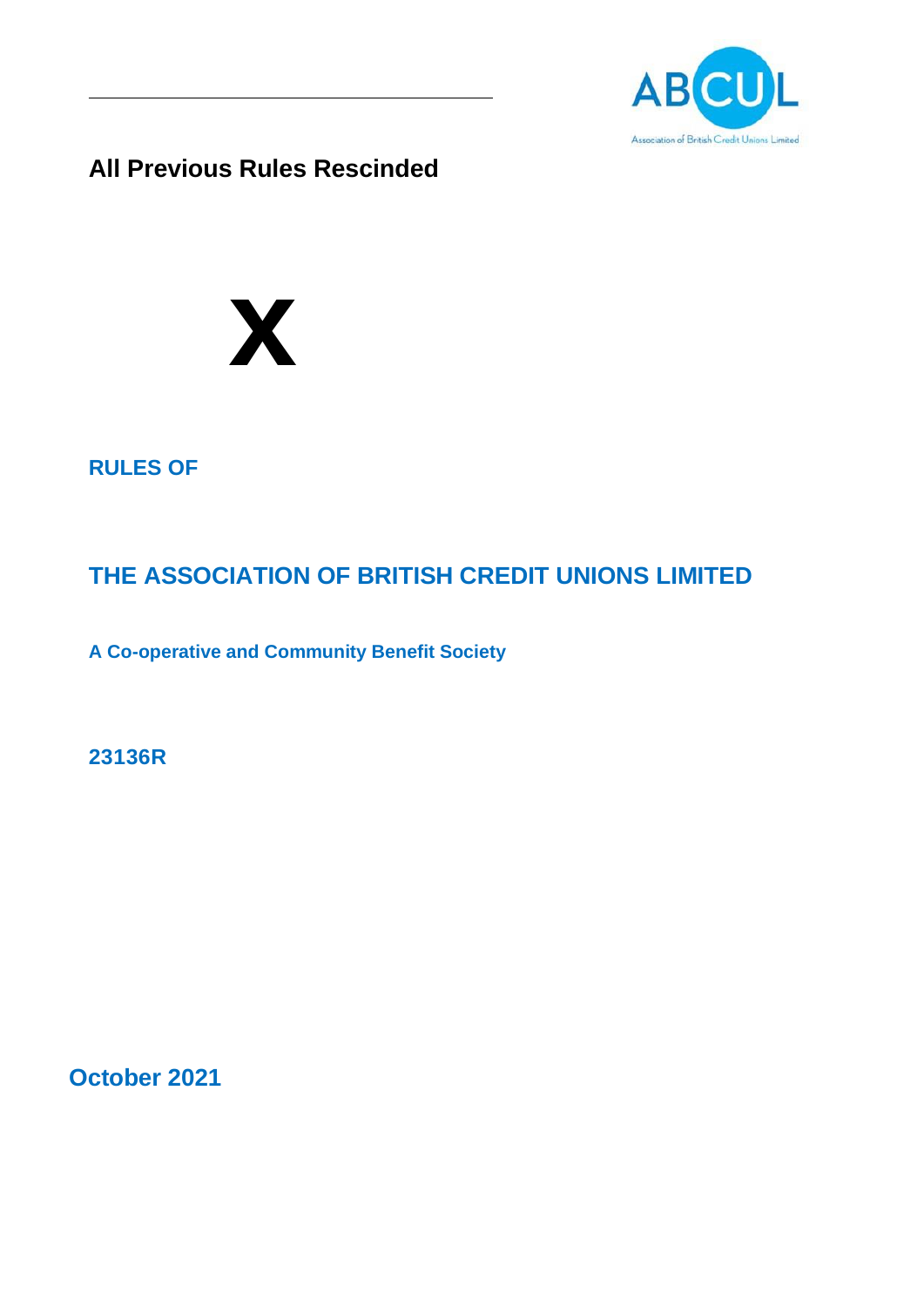# **CONTENTS**

| .11  |
|------|
| .11  |
| .11  |
| .11  |
| .11  |
|      |
|      |
|      |
| 13   |
| . 14 |
|      |
| 14   |
| .15  |
| 15   |
| 15   |
|      |
| 16   |
|      |
|      |
|      |
|      |
|      |
|      |
|      |
|      |
|      |
|      |
| 19   |
| 19   |
| 19   |
|      |
|      |
|      |
|      |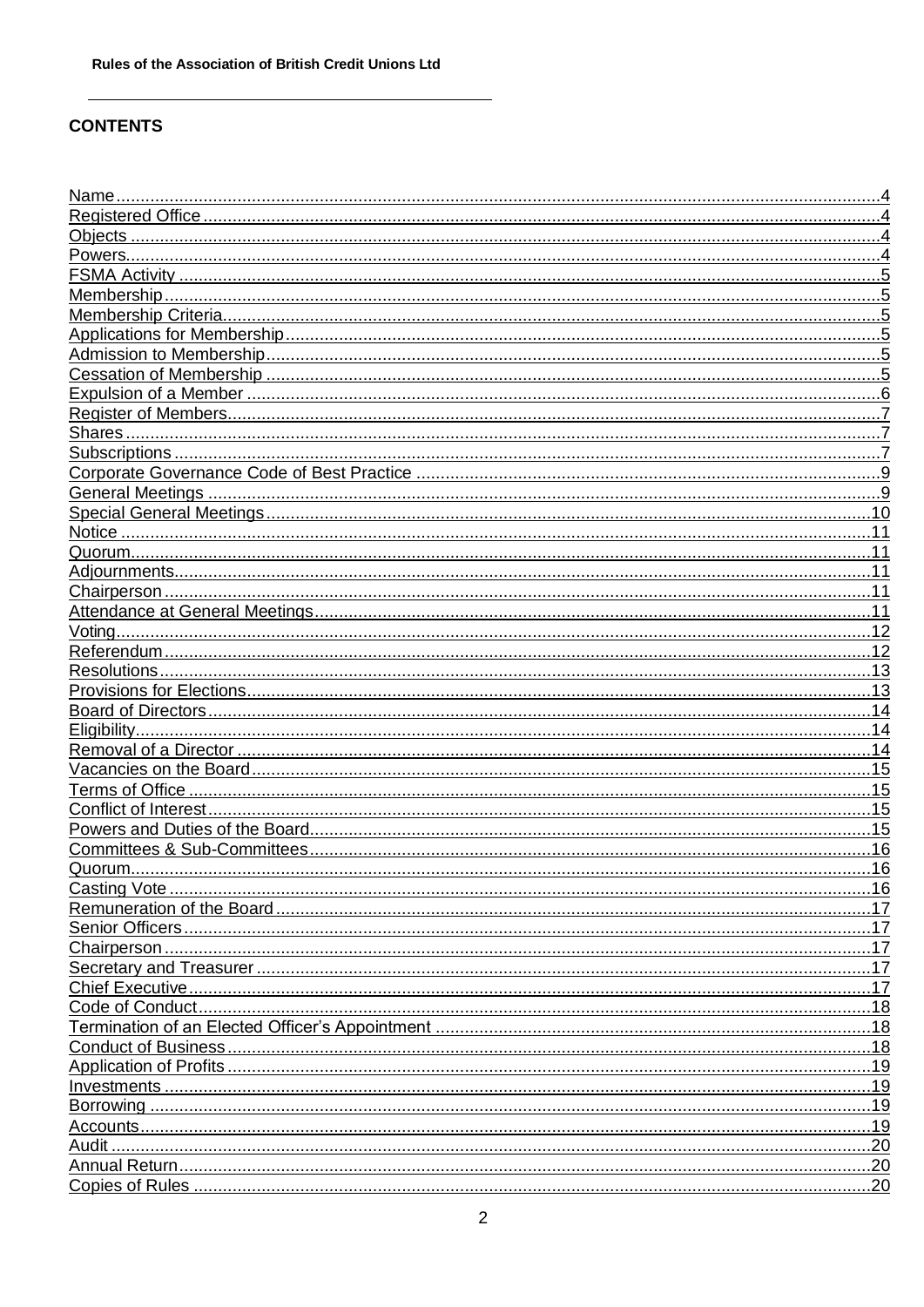| Seal |  |
|------|--|
|      |  |
|      |  |
|      |  |
|      |  |
|      |  |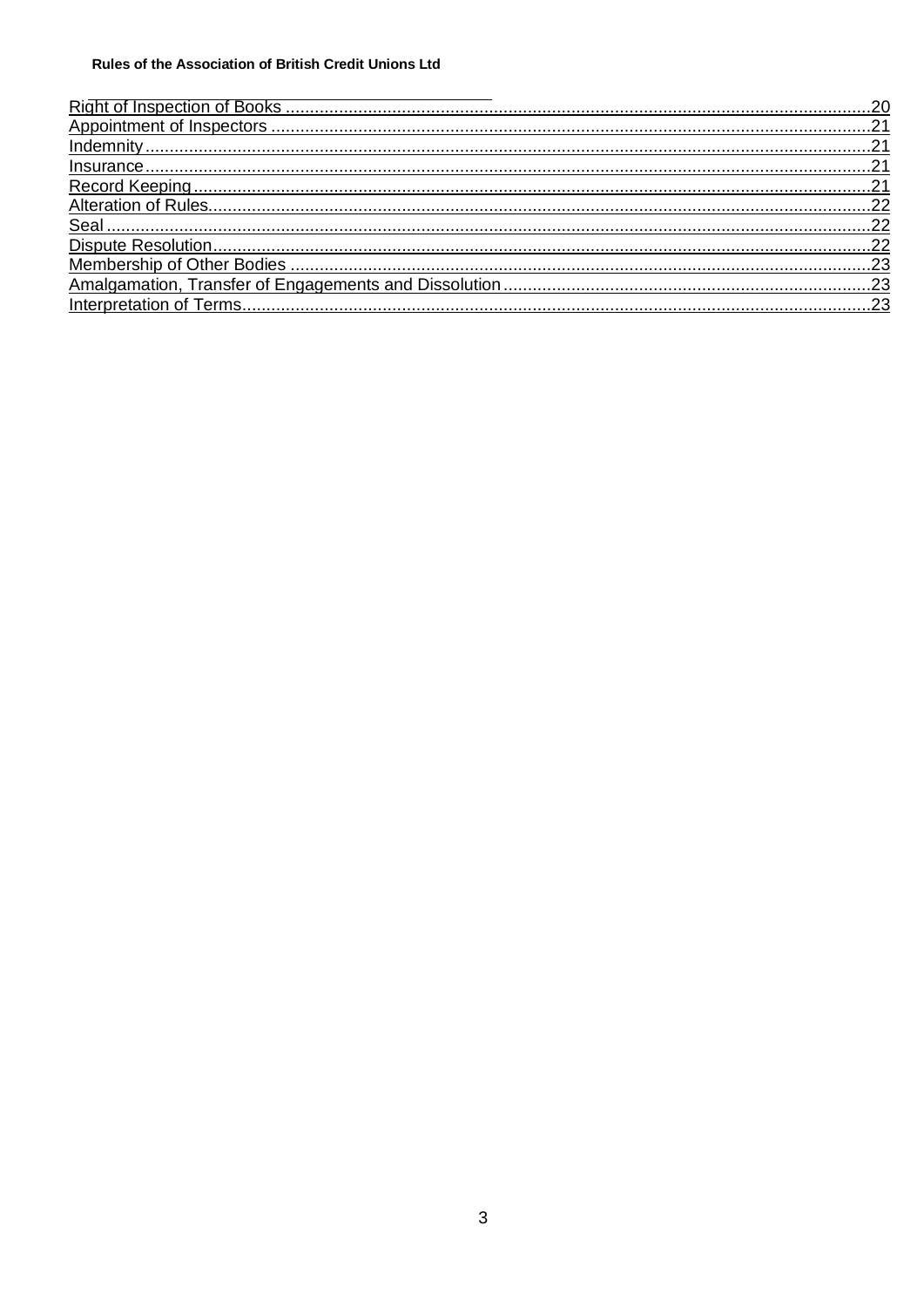# **Name**

1 The name of this society shall be the Association of British Credit Unions Limited hereinafter in these Rules referred to as "the Association".

# **Registered Office**

2 The registered office of the Association is "Holyoake House, Hanover Street, Manchester, M60 0AS". The registered office may be changed at any time by resolution of the Board and notice of any such change shall be sent by the Secretary to the Registrar within 14 days of the change in the manner prescribed by Law.

# **Objects**

- 3 The objects of the Association shall be:
	- (a) To promote, extend and develop for the benefit of its Members the Credit Union Movement in Great Britain.
	- (b) To foster the formation and growth of new Credit Unions.
	- (c) To represent the British Credit Union Movement in relation to Governments, Parliaments, Assemblies and other national, local, or international authorities and organisations of all types.
	- (d) To educate the officers and members of Credit Unions and the general public in the philosophy and practices of Credit Unions and the International Credit Union Movement.
	- (e) To operate, or provide for the provision of, such services as may be necessary, expedient or desirable for its Members and theirmembers.
	- (f) To perform any other function which shall be for the good of Credit Unions, Credit Union members, or the Credit Union Movement generally.

# **Powers**

- 4 The Association has the power to do all things necessary or expedient for the fulfilment of its objects. In particular the Association has the power to:
	- (a) Do all things which it deems necessary or expedient for the furtherance or attainment of one or more of the objects or to be incidental to or consequential upon one or more of the objects.
	- (b) Promote, prepare, publish and print books, brochures, newspapers, periodicals, visual aids and other literature.
	- (c) Operate the business of accountants, book-sellers, financial, commercial and general advisers to Credit Unions and their members.
	- (d) Promote and operate for the benefit of Credit Unions and their members the business of bankers, discount houses, investment agents, financiers, factors, insurance brokers and agents.
	- (e) Establish and promote societies and companies for the benefit of, or the provision of services to, Credit Unions and their members.
	- (f) Purchase, hold**,** lease, sub-lease, rent, sell, mortgage, manage, and develop, property and lands of any tenure in Great Britain, and to erect, pull down, repair, alter, or otherwise deal with any building thereon,
	- (g) Receive gifts and donations for any such purposes being compatible with the objects of the Association as may be specified, provided that acceptance of such a gift shall not provide any person or organisation with any right, privilege or benefit not specified in these Rules.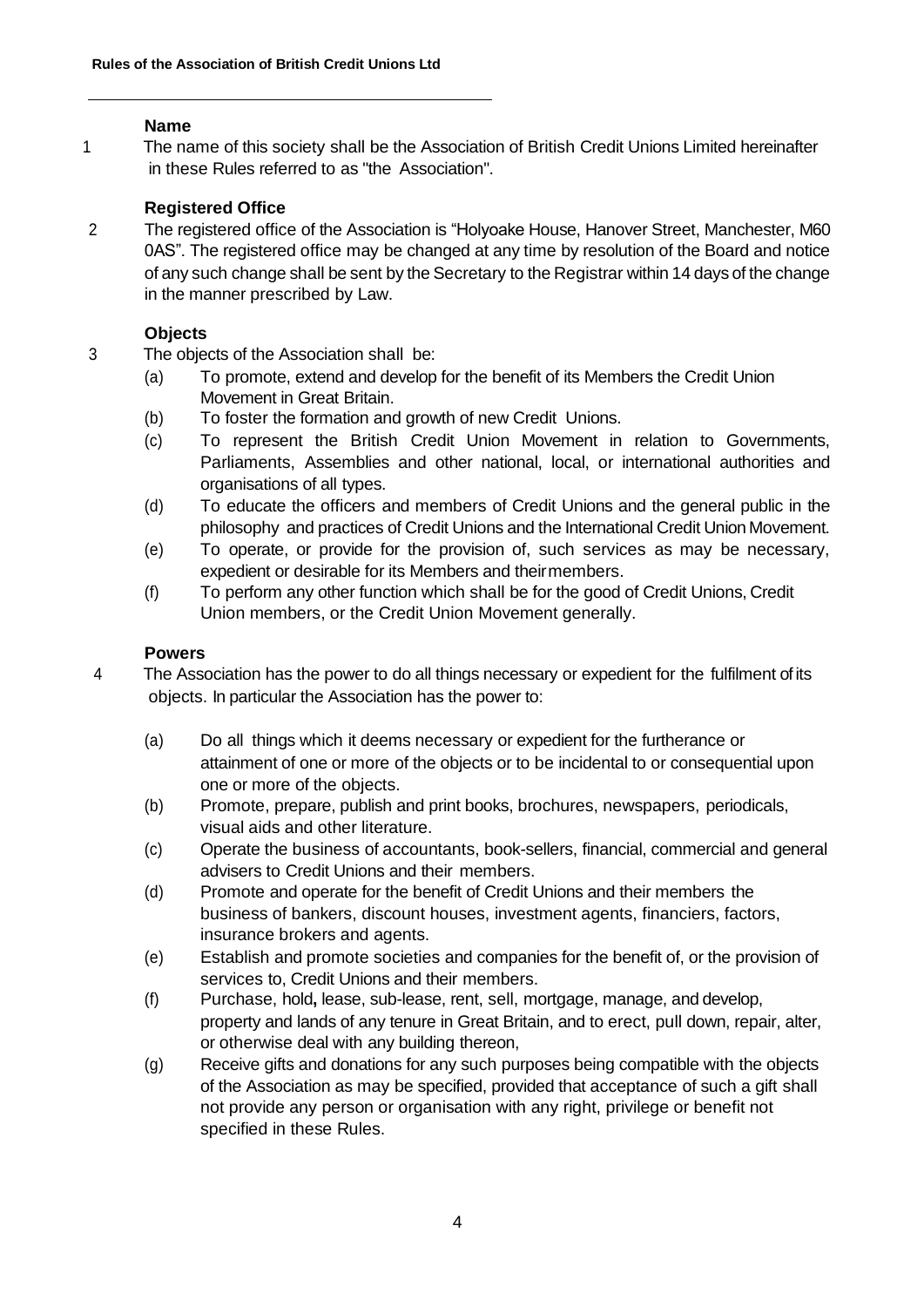#### **FSMA Activity**

5 The Association must make an authorisation application to the appropriate regulator for any activities the Association wishes to carry on which fall under those regulated by the Financial Services and Markets Act 2000.

#### **Membership**

6 The Members of the Association are those whose names are entered in the register of Members.

#### **Membership Criteria**

7 Membership of the Association shall be limited to Credit Unions registered in Great Britain.

#### **Applications for Membership**

- 8 Applications for membership of the Association shall be made in Writing in such form as the Board of Directors may from time to time direct. Such applications shall be made in the first instance to the Chief Executive of the Association who may provisionally admit the applicant to membership of the Association subject in all cases to approval at the next meeting of the Board.
- 9 Membership of the Association shall commence from the date at which the Board approves the membership application.

# **Admission to Membership**

- 10 Members of the Association must support the objects of the Association, the Co- operative Principles and practice and each shall be required to abide generally by the provisions of these Rules and any regulations and agreements agreed from time to time, and in particular shall:
	- (a) Send to the registered office of the Association copies of its annual return;
	- (b) Consent to the disclosure to the Association by the Registrar of confidential information to which the prohibition in section 348(1) of the Financial Services and Markets Act 2000 (FSMA) would otherwise apply and which relates to any matter which, in the opinion of the Registrar, involves or may involve a contravention of a requirement imposed on the Member by or under the FSMA or may otherwise constitute a ground on which the Registrar may exercise any power or institute any proceedings in respect of a Member under the FSMA, the Industrial and Provident Societies Act 1965 or the Credit Unions Act 1979 or any successorlegislation; and
	- (c) If so requested by the Association at any time and from time to time execute a form of consent to such disclosure in such terms as the Association may reasonably specify.

# **Cessation of Membership**

- 11 A Member shall cease to be a Member of the Association immediately if:
	- a. The Member ceases to exist.
	- b. The Member ceases to meet the requirements and criteria for membership.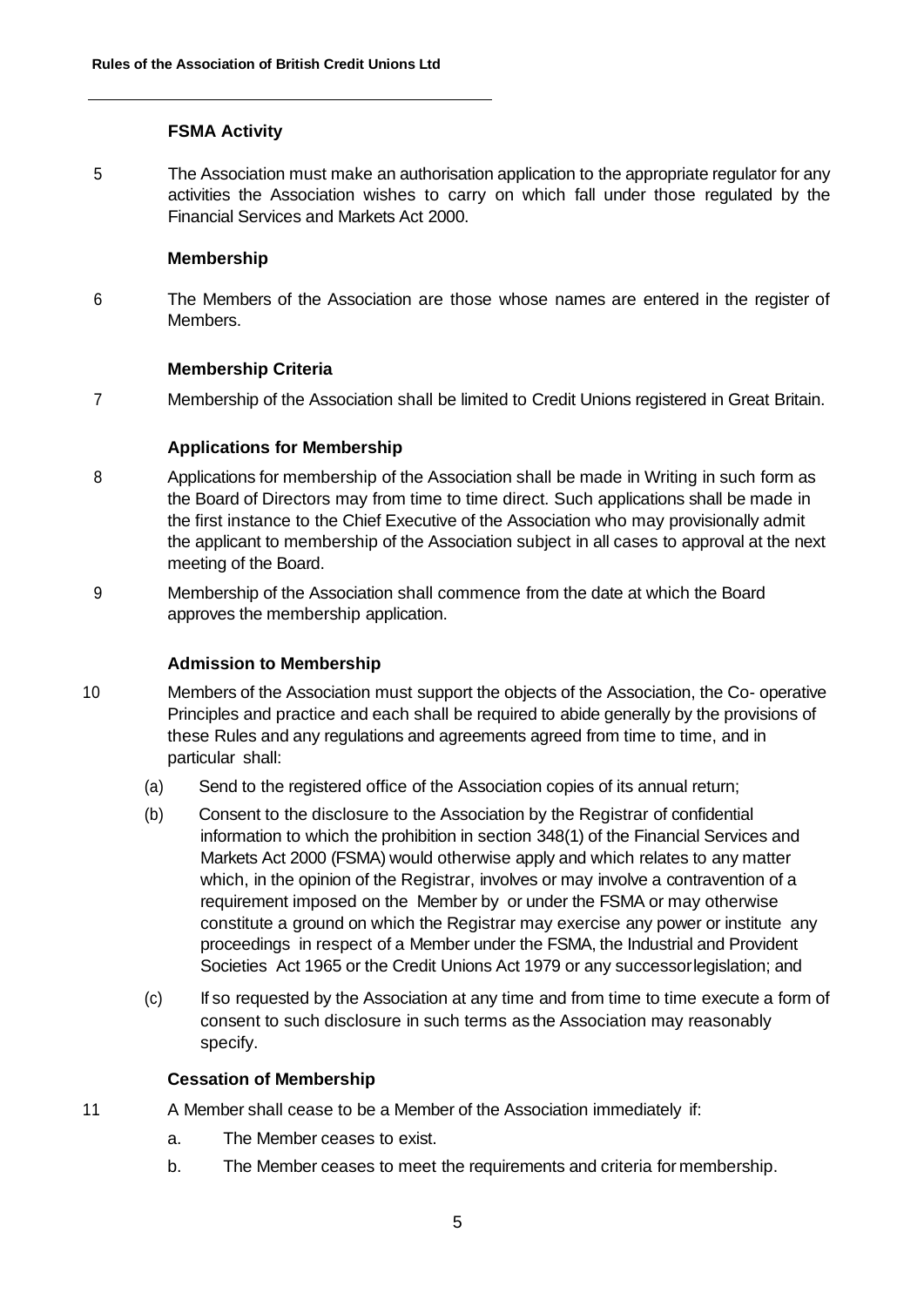- c. The Member fails to pay its annual subscription or premiums on all insurances as required by these Rules (provided that the Board shall have the discretion to allow those Members who have not paid their premiums on all insurances to remain in membership for any period as they may decide from time to time).
- d. The Member gives notice of its intention to withdraw. A Member may withdraw from the Association by informing the Association in writing giving at least 60 days prior notice of the intended date of cessation of membership. Such notice shall be provided to the Secretary of the Association who shall report the matter to the Board. Withdrawal of a Member shall take effect from the conclusion of the notice period.
- e. The Member is expelled by resolution of the Association following the procedure laid out in Rule 12.
- 12 Cessation of membership shall result in the loss of all rights of membership and the cancellation of all benefits and member services to the Credit Union from the date of the intended cessation.

# **Expulsion of a Member**

- 13 A Member may be expelled from the Association by resolution of the Association in general meeting for any conduct detrimental or likely to be detrimental to the Association including the wilful or persistent breach of, or non-compliance with the Rules of the Association. A Member shall be given at least 60 days prior notice of the intention to expel it, the charges against it, and the date, time and place at which the meeting is to be held, the notice being sent by recorded delivery to the registered office of the Member. The Member shall be given the opportunity of being represented and being heard at the meeting.
- 14 Those Members who have received notice of the Association's resolution to expel them shall be suspended from the Association until the date of the meeting where the resolution to expel them shall be put to the Members. Such Members shall lose all the privileges and benefits of membership, including the right to vote.
- 15 Any Member suspended or under threat of expulsion shall have the right to be represented at the general meeting at which the resolution to expel them will be voted upon, by a non-voting representative who must have the same qualifications as a Delegate. Details of this representative must be submitted to the Association not less than 30 days prior to the annual general meeting. They shall then have the right to speak on the matter of the Member's suspension or expulsion only. The chairperson shall then call for a vote to expel the Member which may be carried by a simple majority of Delegates present. If the vote is carried, or if there is no representation on its behalf, the Member shall cease to be a Member of the Association at the conclusion of the general meeting. If the vote is lost the suspension of the Member shall cease and the Member shall be considered a full Member of the Association and shall be eligible for all privileges and benefits of membership.
- 16 Withdrawal or expulsion of a Member from the Association shall not relieve such a Member from the liability thereto existing from the time of its withdrawal or expulsion provided that nothing in this rule shall contravene section 57 of the Act.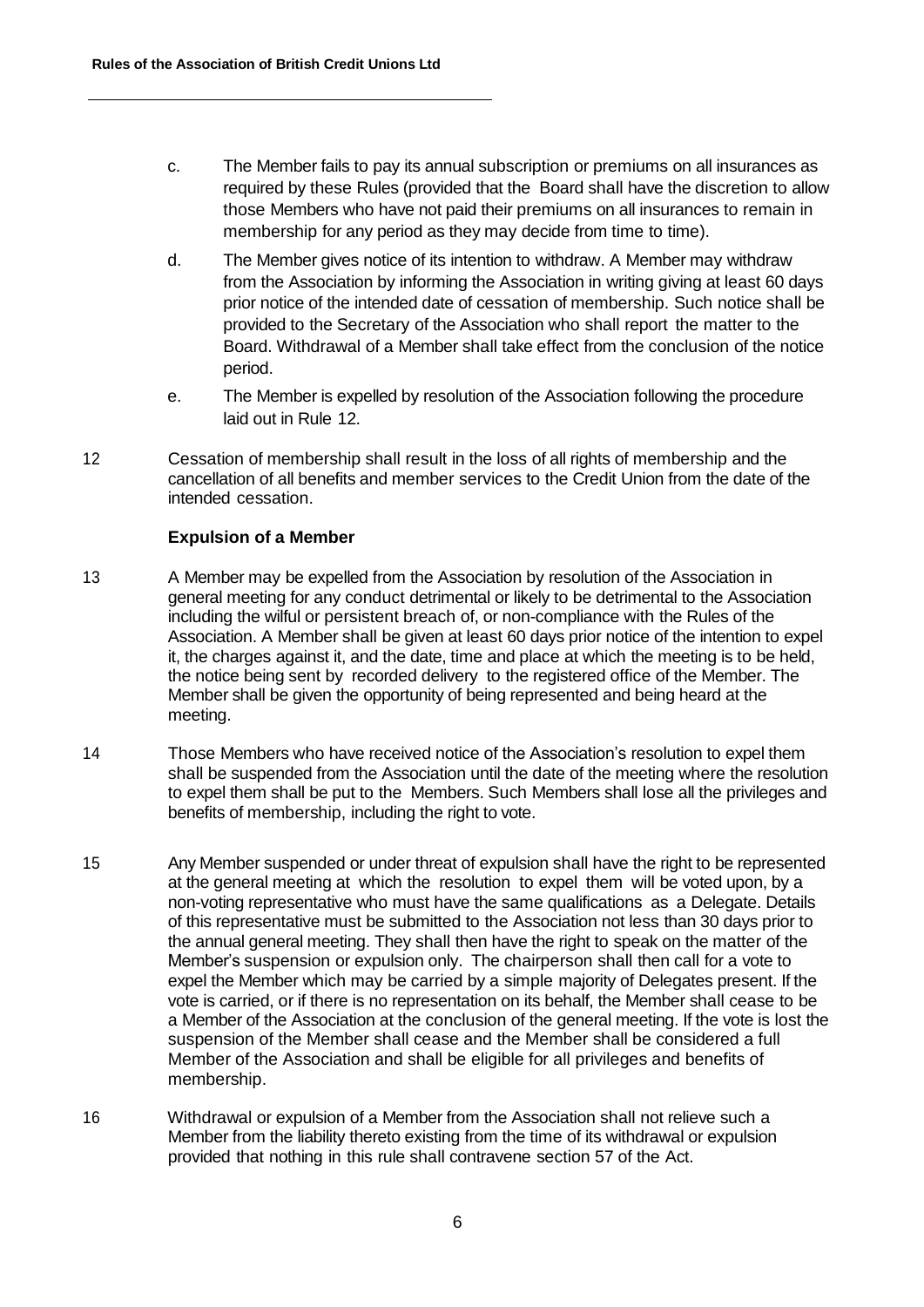17 If a corporate Member goes into liquidation, administration or administrative receivership, the Member's property in the Society (apart from its £1 share) shall be dealt with as follows. On a claim being made to any property that the Member has in the Society by the Office Holder, the Society, subject to receiving satisfactory evidence of entitlement, shall, if requested, transfer, or pay property to which the Office Holder has become entitled as that person may direct.

# **Register of Members**

- 18 The Association shall keep at its registered office a register containing the following particulars:
	- a. The names and Addresses of its Members;
	- b. A statement of the number of shares held by each Member and the amount paid or considered to be paid on those shares;
	- c. A statement of other property in the Association, whether in loans, deposits, or otherwise, held by each Member;
	- d. The date at which each Member was entered in the register as a Member, and the date at which any Member ceased to be a Member;
	- e. The names and addresses of the Officers of the Association with the offices held by them respectively and the dates on which they assumed office.
- 19 The Board shall ensure that the register is kept in such a way permitted by the Act and that the particulars required by the Act are available for inspection and readily accessible without the need to disclose the other particulars contained in the register.

#### **Shares**

20 Every Member shall hold one share and not more than one. The shares of the Association shall be of the nominal value of £1 which shall be paid on admission to membership of the Association. Shares shall be neither transferable nor withdrawable and shall carry no right to interest, dividend or bonus. Upon a Credit Union ceasing to be a Member of the Association, as set out in these Rules, its share shall be forfeited and shall become the property of the Association. As no individual or unincorporated association can be a member of the Association, no share can be transferred to a representative of a deceased member, trustee of the property of a bankrupt member, or member whose estate has been sequestrated.

#### **Subscriptions**

- 21 Each Member of the Association shall pay an annual subscription as follows:
	- a. At such rate as the annual general meeting shall from time to time determine. Such subscription shall be calculated on total assets reported in the Credit Union's audited accounts at the end of the last financial year.
	- b. Members that are newly registered Credit Unions shall pay subscriptions on a prorata basis assessed from the date of registration.
	- c. Members can apply to the ABCUL Board for a temporary reduction of up to one year in their subscription, using a procedure approved by the ABCUL Board.
	- d. Subscriptions shall be due on the 1st October and payable no later than 30th November eachyear.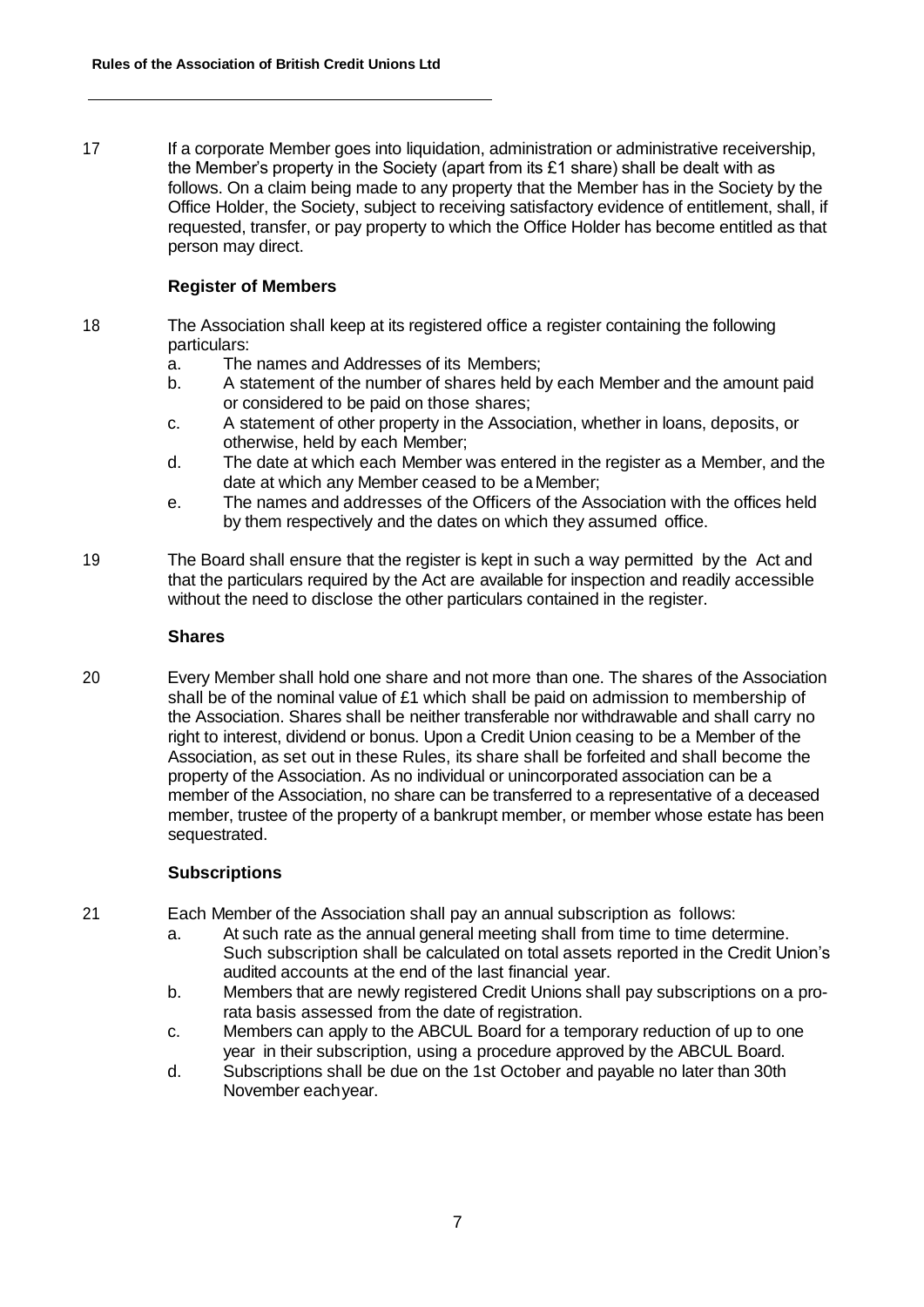#### **Forums**

- 22 For the better attainment of the objects of the Association, Members shall be organised into Forums. Forums are groupings of Members within the Association's overall structure and are not autonomous organisations. Only Credit Unions which are current Members of the Association may participate in the management and voting activities of a Forum ("participating members"). Recognition of Forums shall be at the discretion of the Association's Board of Directors. Credit Unions shall assign themselves to a Forum or Forums.
- 23 The objects of a Forum shall be generally of a social and educational nature and in particular shall be:
	- a. To provide a forum for the training of participating Members in the principles and practices of the Credit Union Movement and theAssociation.
	- b. To promote and develop the growth and improvement of participating Members.
	- c. To assist in the promotion and development of new Credit Unions within its specified area of operations.
	- d. To act as a medium of exchange of ideas, experience and help between participating Members.
	- e. To represent common concerns of participating Members to the Association.
	- f. To provide a social forum to aid the unity of participating Credit Unions.
	- g. To perform such other functions as may from time to time be allocated by the Board of the Association.
- 24 Forums shall have such powers as may be delegated to them by the Association's Board and shall operate in accordance with the Terms of Reference for Forums as laid down from time to time by the Board (which terms shall not conflict with the Act or these Rules), provided that:
	- a. A Forum's delegated powers shall only be exercised in furtherance of the objects of the Association and may not be exercised in any way which is in conflict with these Rules or with the Law generally or which brings the Association into disrepute.
	- b. No Forum shall have the power to bind the Association or the Board in any way whatsoever or to incur any liability on behalf of the Association or the Board without the prior express permission in Writing of the Board, except to such extent as may be permitted in the Terms of Reference for Forums.
	- c. The Association's Board shall have the right to dissolve or suspend any Forum if
	- i. the Forum is in breach of the Terms of Reference for Forums or (ii) the Forum acts in a way which brings the name of the Association into disrepute or (iii) any reasonable evidence is brought to the attention of the Board of unlawful acts or fraud by the Forum or its Committee.
	- d. In the event of the Association's Board dissolving or suspending a Forum, all assets, property, financial and other records held by the Forum shall immediately come under the direct control of the Board.
	- e. The Association's Board shall have the right to alter the Terms of Reference for Forums or any of their provisions. The Board shall consult Forums on any proposed changes. The Board shall inform all Forums in Writing of any changes to be made to the provisions of the Terms of Reference for Forums as soon as possible after such changes are decided.
- 25 Each Forum shall provide the Association with an Address which shall be the correspondence address for the Forum.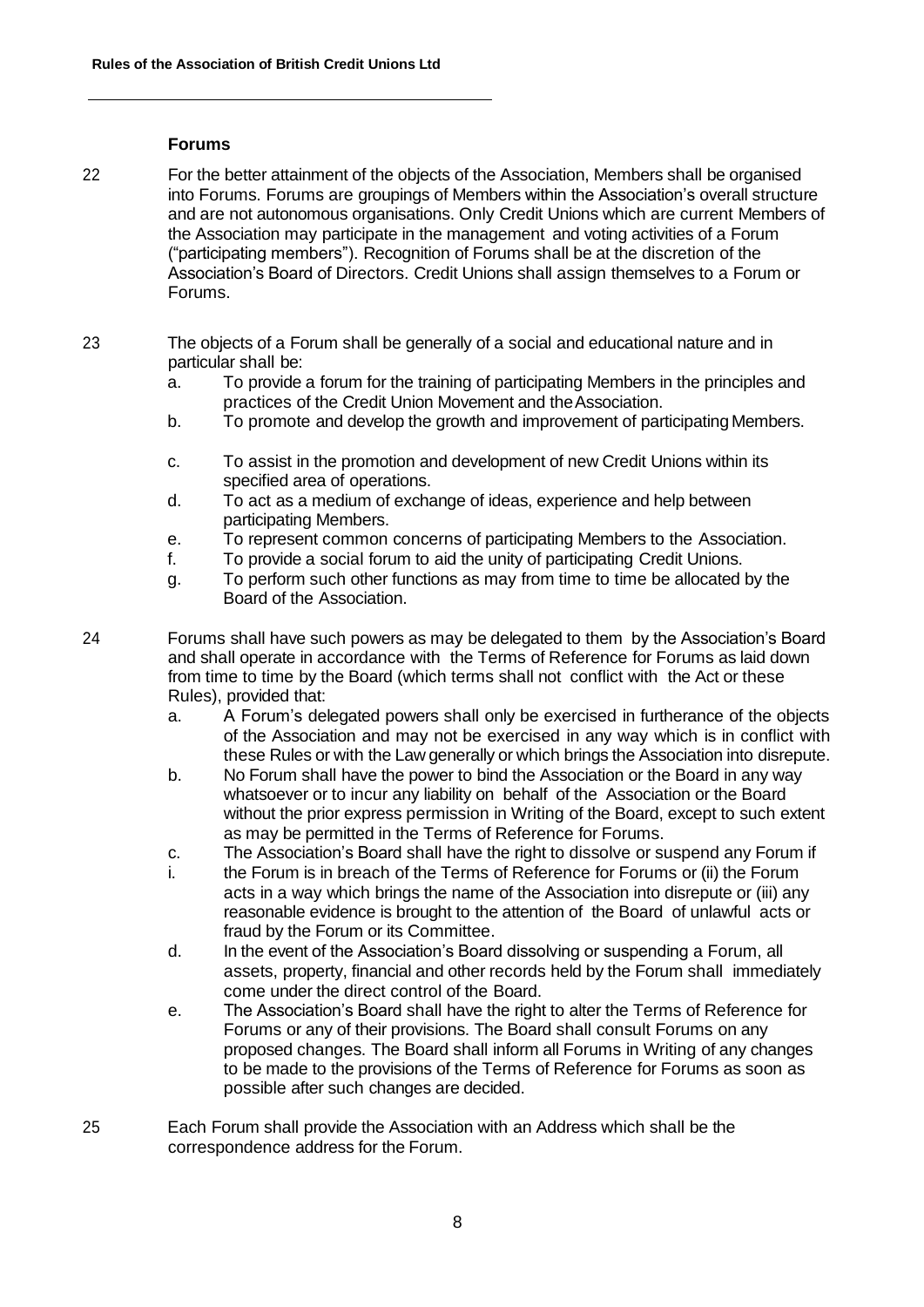- 26 The Terms of Reference for Forums shall provide that each Forum shall be governed by a Committee elected by participating Members and that each such Committee shall appoint a Committee Secretary. Forum Committees are sub- committees of the Association's Board and must comply with any direction or regulation issued by the Board. No employee of the Association shall be a member of a Forum Committee or be a Delegate at any meeting of a Forum. Forum Committees may only delegate powers to sub-committees with the permission of the Association's Board or to such extent as may be permitted by the Terms of Reference for Forums.
- 27 All monies and other property acquired by a Forum shall be the property of the Association but may be managed locally by agreement with the Association's Board. Forum Committees shall be responsible for the proper administration of all funds under their control and shall ensure that full and detailed records are kept of all income and expenditure and assets and liabilities.
- 28 As the Association's Board remains legally responsible for the funds administered by Forums, Forum Committees shall undertake to comply strictly with budgetary and other restrictions and with guidelines on financial matters which may be imposed by the Board. Forum Committees may only open bank and other accounts with the permission of the Board and the Board shall at all times retain ultimate control of all accounts and their contents. Forum Committees shall make available for inspection the Forum's accounts and accompanying documentation at any time to the Association's Treasurer or appointed agent. The Association Board will ensure that a procedure for auditing Forum accounts is carried out at the end of each financial year. These accounts will be consolidated into the main Association accounts.
- 29
- 1. Forum meetings shall be held regularly and not less often than once a quarter. One of the meetings shall be the annual meeting of the Forum at which the accounts of that Forum as consolidated into the Association's audited accounts will be presented.
- 2. The Association's registered office or such persons or offices nominated by the Board shall be informed of the date, time and place at which any meeting of a Forum shall be held.
- 3. Any member of the Association's Board or any person nominated by the Association shall have the right to be present, to speak and to be heard at any meeting of a Forum, Forum Committee or any sub-committee thereof.
- 30 The financial year of a Forum shall end on 30th September or such date as may be determined from time to time by the Board. Copies of the Forum accounts and reports shall be forwarded to the Association at the year end for consolidation into the Association's accounts in line with the Terms of Reference for Forums.

#### **Corporate Governance Code of Best Practice**

31 The Board shall establish a code of best practice in corporate governance and appropriate arrangements for implementing and monitoring it.

# **General Meetings**

32 Meetings of the Association shall be either annual general meetings or special general meetings.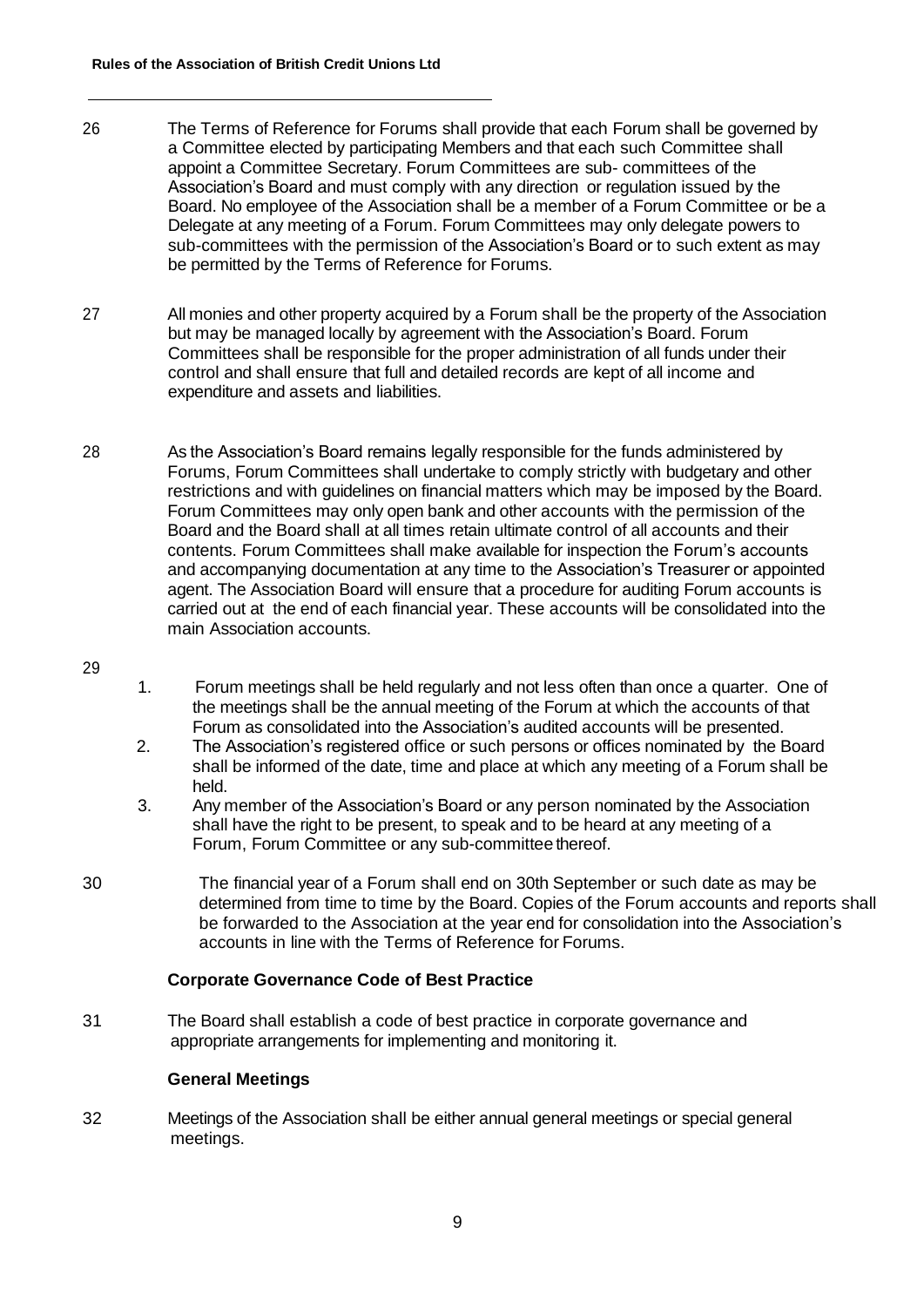#### **Annual General Meeting**

- 33 The annual general meeting shall be held no later than seven months after the end of the financial year in each year at such date, time and place as determined by a resolution of the Board, provided that no more than 15 months elapse between one annual general meeting and the next. The date, time and place shall be notified to all Members not later than 120 days preceding the annual general meeting.
- 34 The business of the annual general meeting shall include the following, subject to any resolution of the Members in general meeting or by referendum:
	- a. Receiving the:
		- (i) Board of Directors'report
		- (ii) Treasurer's report
		- (iii) Auditor's report
		- (iv) Chief Executive's report;
	- b. Consideration of the accounts;
	- c. Elections to the:
		- (i) Board of Directors
	- d. Appointment of the Auditor.
- 35 Resolutions to be considered at the annual general meeting shall be dealt with in accordance with these Rules. Following the adoption of a resolution or report at any general meeting, the Board shall report to the next annual general meeting, or a special general meeting called for the purpose, all actions taken by it as a consequence of such resolution or report.

# **Special General Meetings**

- 36 All general meetings other than the annual general meeting shall be called special general meetings. The Board may convene a special general meeting for any purpose not specifically provided for elsewhere in these Rules.
- 37 The Board may at any time convene a special general meeting either on request by at least two directors of 10% of the Members or upon a written requisition to that effect signed by at least 10% of the Members and stating the purpose for which the meeting is required to be convened, delivered to the Association's registered office. If within one month of the date of receipt of such requisition the Board has not sent out notice duly convening a special general meeting for the purpose stated in the requisition, due to be held within six weeks from the requisition date, the presidents of any three Members of the Association acting on behalf of the signatories to the requisition may convene a special general meeting for that purpose and they shall be reimbursed by the Association for any costs reasonably incurred in convening such a Meeting.
- 38 No business shall be transacted at a special general meeting other than that set out in the notice convening the meeting and any matters arising therefrom. An annual general meeting may be made a special general meeting for any purpose of which due notice has been given.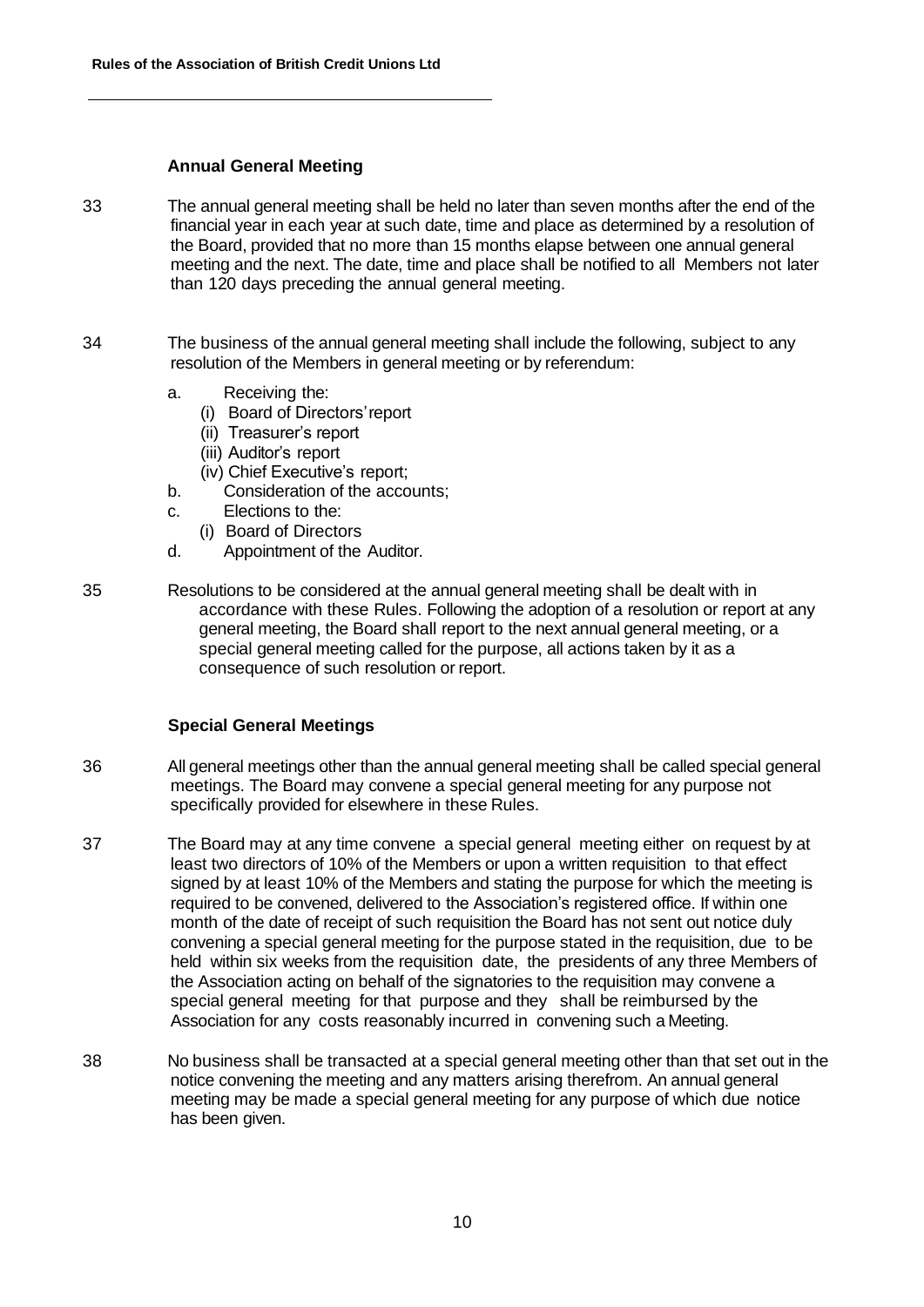# **Notice**

- 39 The Secretary shall give or cause to be given proper notice of all meetings of the Association.
- 40 Every general meeting shall be convened by delivering to every Member, each Forum and to the Auditor of the Association not less than 30 Days' Notice specifying the day, hour and place of the meeting and the business to be conducted including details of any resolutions.
- 41 Notice may be delivered to the Address of each Member and the correspondence address of each Forum.
- 42 When notice is received generally by the Members of the Association the accidental omission to give notice to any Member or the non receipt of the notice by any Member shall not invalidate any resolution or any business transacted at the Meeting.

#### **Quorum**

- 43 No business shall be transacted at a general meeting unless a quorum is present. Delegates representing 10% of the Members of the Association shall constitute a quorum. A general meeting may commence if a quorum is present within two hours after the time appointed for the meeting to start.
- 44 If after two hours of the time appointed for the start of the meeting a quorum is not present a special general meeting convened on the requisition of Members shall be dissolved, but if an annual general meeting or a special general meeting convened by order of the Board, it shall stand adjourned to a time and place to be decided by the Board held not more than 30 days later. If at that meeting a quorum is not present within 30 minutes of the appointed time then the persons present shall be a quorum. No meeting shall become incompetent to transact business from the want of a quorum after the chair has been taken.

# **Adjournments**

45 Any meeting may for good and sufficient reason be adjourned at the discretion of the chairperson. No business shall be transacted at an adjourned meeting other than the business left unfinished at the original meeting.

#### **Chairperson**

46 Every general meeting shall have a chairperson who shall not be entitled to vote. The President of the Association shall, if present, take the chair at any general meeting. If the President is not present, the Vice-President shall do so. If neither is present the Board shall elect one from their own number to preside at that meeting.

# **Attendance at General Meetings**

47 Every Member of the Association shall be entitled to be represented by one Delegate at any such meeting and to have one vote in respect of any matter dealt with at that meeting.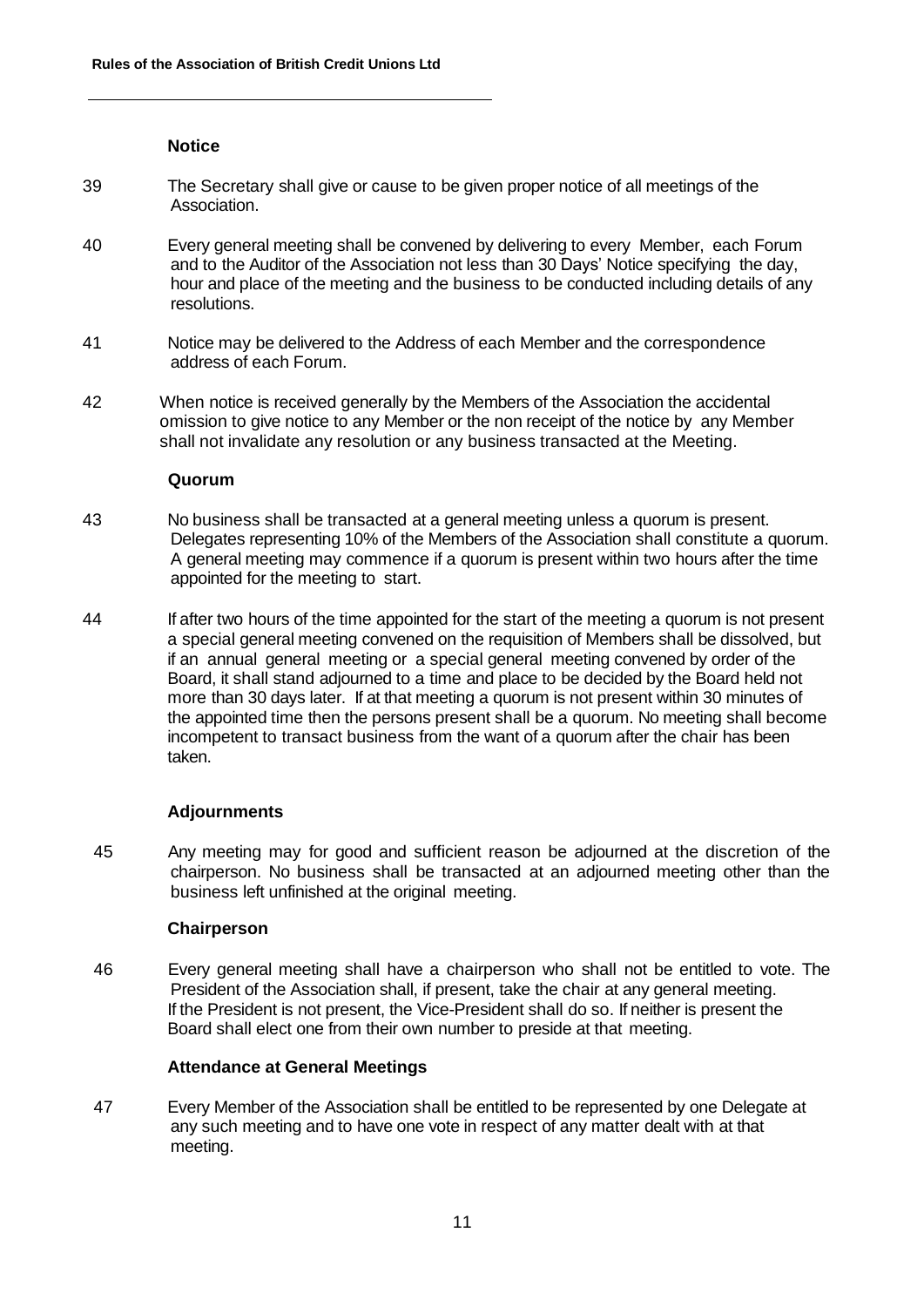- 48 Any Delegate at a meeting of the Association must be:
	- a. An Elected Officer or an employee of a Member credit union
	- b. Appointed to act as a Delegate at a meeting of the governing body of the Member they are representing,
	- c. Neither a Director, nor an employee of the Association.
- 49 The Committee of each Forum shall be entitled to send one of its members as its representative to any meeting of the Association. Such representative shall be entitled to all the rights of a Delegate on provision of such evidence as the Board may from time to time direct, provided that no Forum representative shall have the right to vote.

#### **Voting**

- 50 All Members shall be entitled to one vote in general meetings.
- 51 (a) No Delegate may vote at any meeting unless they hold a voting card or device, as may be approved by the Board, at all times. No voting card or device shall be issued to any person other than a Delegate authorised in accordance with these Rules, and only upon the provision of such evidence of appointment as may be approved, from time to time by the Board.
	- (b) A Delegate may represent up to three Members and, if they are representing more than one Member, may be issued with and use up to three voting cards or devices.
- 52 Votes at a general meeting shall be by card vote or device unless a secret ballot is demanded by 10 Delegates raising their voting cards or devices. Subject to any provision in these Rules or in Law requiring a vote on any matter to be taken in a special way or requiring a special majority for any matter, all resolutions other than those resolutions concerning an amendment to the Rules of the Association, shall be carried by a simple majority of votes cast.
- 53 Any resolution passed at a general meeting will become effective from the close of that general meeting other than those resolutions concerning an amendment to the Rules of the Association which must be registered with the Registrar, which shall become effective from the date that they are registered.

#### **Referendum**

54 Where a matter is declared by a general meeting or the Board to be one of major policy, a proposition or resolution thereon as determined by the meeting or the Board, shall be submitted to a referendum of Members. A special voting paper setting forth such propositions or resolutions together with any explanation and/or recommendations which may be considered desirable, shall be sent to the Address of each Member, returnable to the registered office of the Association within such time as is specified on the voting paper. Each Member shall have one vote. The votes shall be counted as directed by the Board or meeting and, if two-thirds of the votes cast or one-half of the Members arein favour of the resolution or proposition it shall be deemed to be carried and be a resolution of the Association, and all Members shall be bound to take such steps as may be necessary to give effect to such a resolution.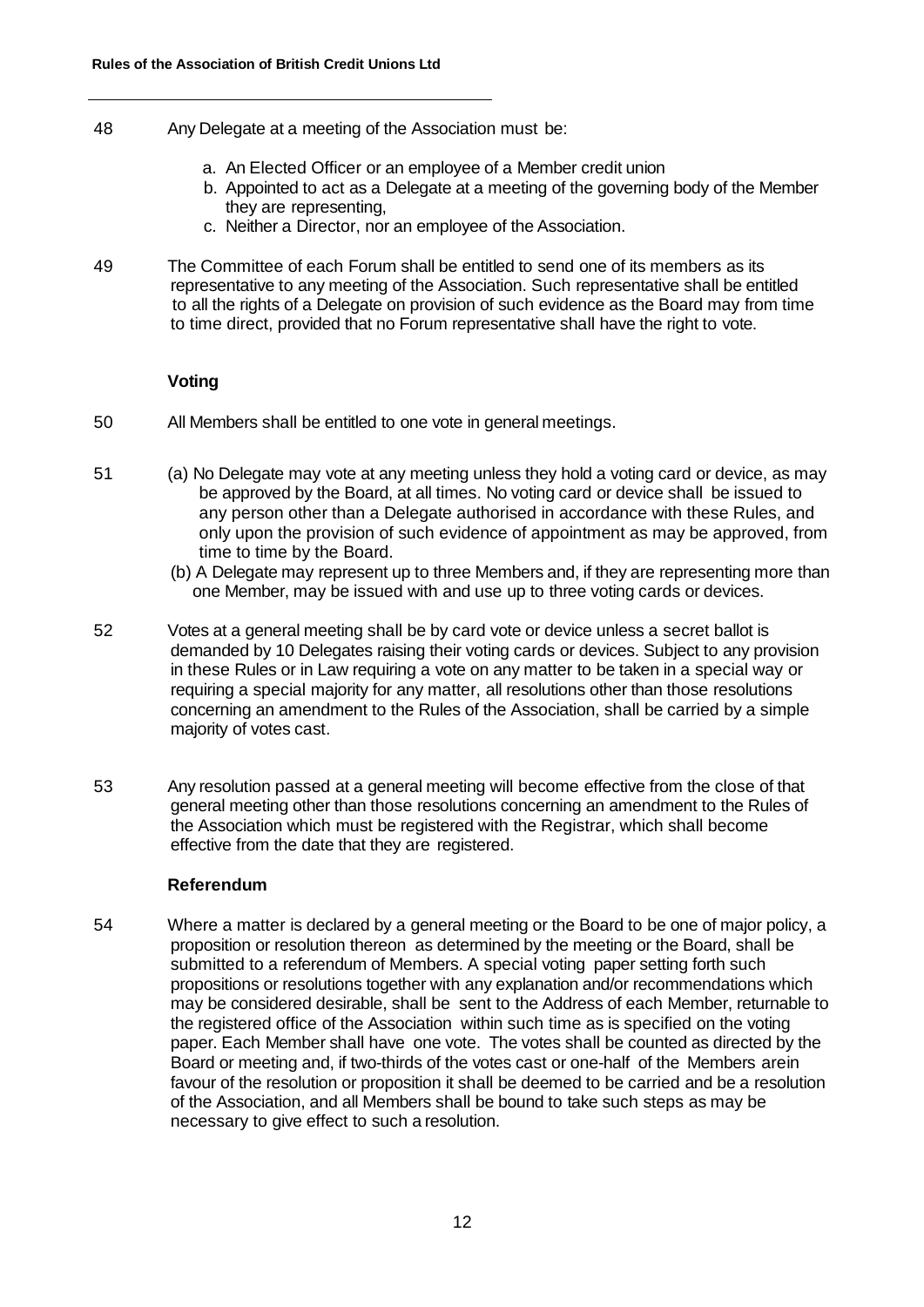#### **Resolutions**

- 55 Resolutions may be submitted for consideration at general meetings of the Association by the Board, Members, andForums.
- 56 Resolutions for consideration by the annual general meeting shall be received no later than 90 days prior to the annual general meeting or, if this is a non working day, the working day immediately prior to that date. Resolutions submitted from Members or Forums shall be signed by the Secretary and two Directors or Committee members of the Member or Forum concerned and seconded by a Member or Forum of the Association. Signatories for seconding a resolution shall be the Secretary and two Directors or Committee members of a Member or Forum. Not more than three resolutions may be submitted by any one Forum and not more than 10 resolutions by one Member.
- 57 The Chief Executive shall arrange for all resolutions to be circulated to Members and Forums not less than 65 days prior to the annual general meeting. Amendments to said resolutions shall be received from Members and Forums no later than 35 days prior to the annual general meeting or, if this is a non working day, the working day immediately prior to that date. Final copies of any resolutions, including any amendments previously made to them, shall be circulated to Members and Forums no later than 21 days prior to the annual general meeting.
- 58 All amendments to any resolution for which a special general meeting has been called under these Rules shall be received not less than seven days prior to the date set for such meeting or, if this is a non working day, the working day immediately prior to that date.
- 59 The Chief Executive shall arrange for all such amendments to be available to the Delegates of Members and Forums at the special general meeting prior to commencement of discussion of the item.
- 60 All reports to be presented at the annual general meeting should be submitted to the Association's registered office not later than 35 days prior to the annual general meeting or, if this is a non working day, the working day immediately prior to that date and the Chief Executive should arrange for them to be circulated to Members not later than 21 days prior to the annual general meeting.
- 61 Standing orders for every general meeting of the Association shall be as adopted by the general meeting as and when required.

# **Provisions for Elections**

62 All elections for the Board of Directors shall be conducted using such policies and procedures as agreed by the Board from time to time. Such policies shall include requirements with regard to notice periods, form for nominations and seconding, eligibility for nomination and special requirements for appointing Directors.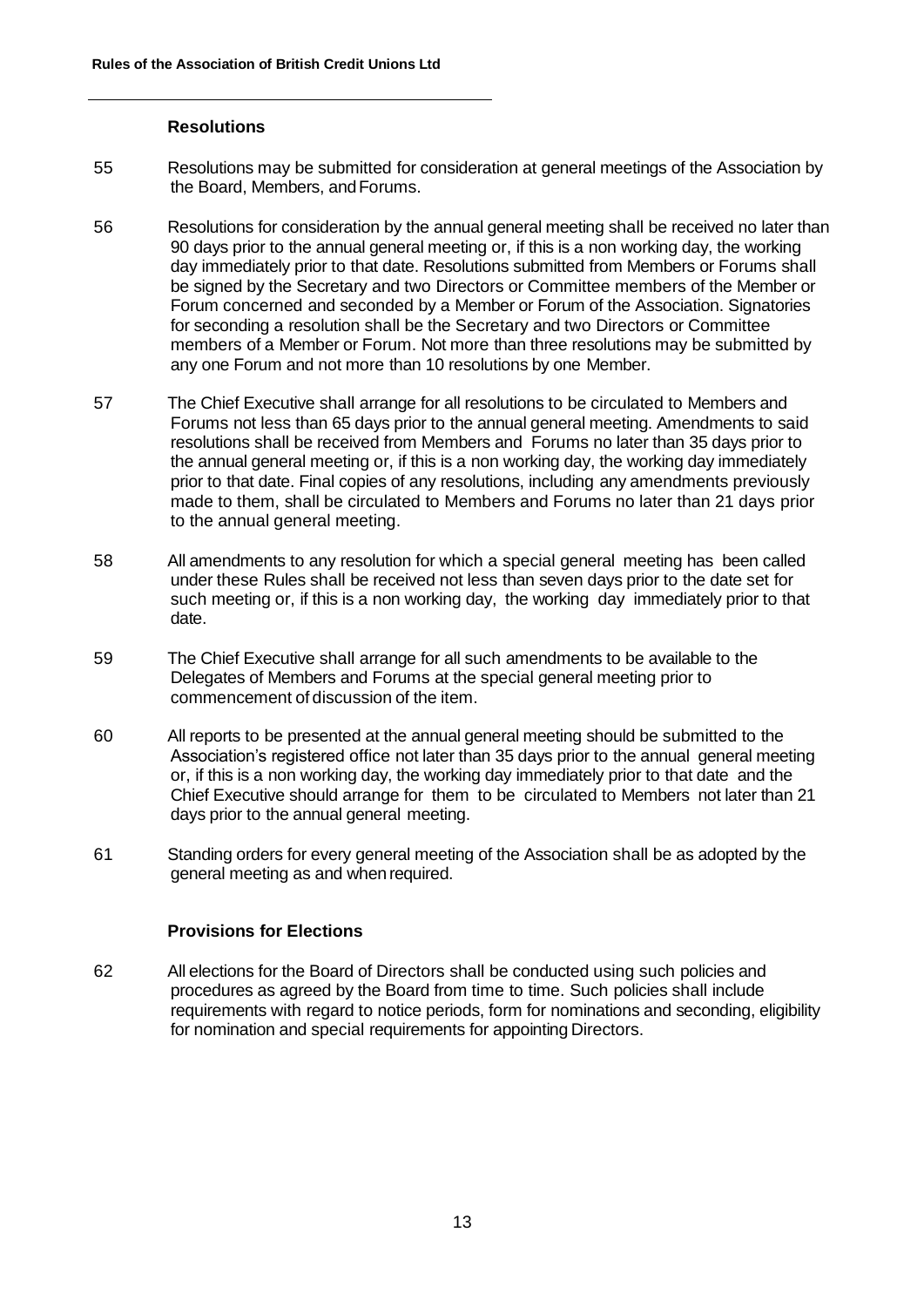### **Board of Directors**

63 The Board shall comprise nine directors, each elected from and by Member Credit Unions in a specific geographic Constituency throughout Great Britain, the Constituencies being Scotland, Wales and the political regions of England, except that the London and South East political regions shall count as one Constituency. and the Yorkshire and Humber and North East political regions shall count as one Constituency.

> For the purpose of this rule, Credit Unions shall be considered to be based in the Constituency in which their registered office is located.

- 64 No more than one officer or employee of any one Member may serve as an Elected Officer of the Association at any one time.
- 65 Following the close of the 2020 Annual General Meeting, and every five years thereafter, the Association shall determine the Constituencies from which directors are elected so that any changes to the composition of the Board take place from the following annual general meeting.

From that annual general meeting, all continuing directors will be deemed to have been elected by the Constituency in which their Credit Union is based, even if that has changed, except that if there are more than one continuing directors for a Constituency then the director to continue shall be determined by drawing lots

66 All prospective Directors shall agree to undertake such training for office as shall be prescribed by the Board, which may include a structured training programme for newly elected Directors.

# **Eligibility**

- 67 The following persons shall not be eligible to act as an Officer of theAssociation:
	- 1 Those under the age of 18 years;
	- 2 A person who has previously been removed from the Board of the Association, unless a resolution of the Board is passed with a two thirds majority which determines that they may be; and
	- 3 A person who is an un-discharged bankrupt or who has been convicted on indictment of any offence involving fraud or dishonesty which has not been discharged under the Rehabilitation of Offenders Act.

# **Removal of a Director**

- 68 A Director may be expelled from office by a resolution of the Association that it is in the best interests of the Association that her/his office is terminated. A resolution to remove a Director from office may only be passed if:
	- (a) The Director has been given at least 14 Days' Notice in Writing of the General Meeting at which the resolution to remove them from office will be proposed and the reasons why it is to be proposed; and
	- (b) The Director or, at the option of the Director, the Director's representative has been allowed to make representations to the general meeting.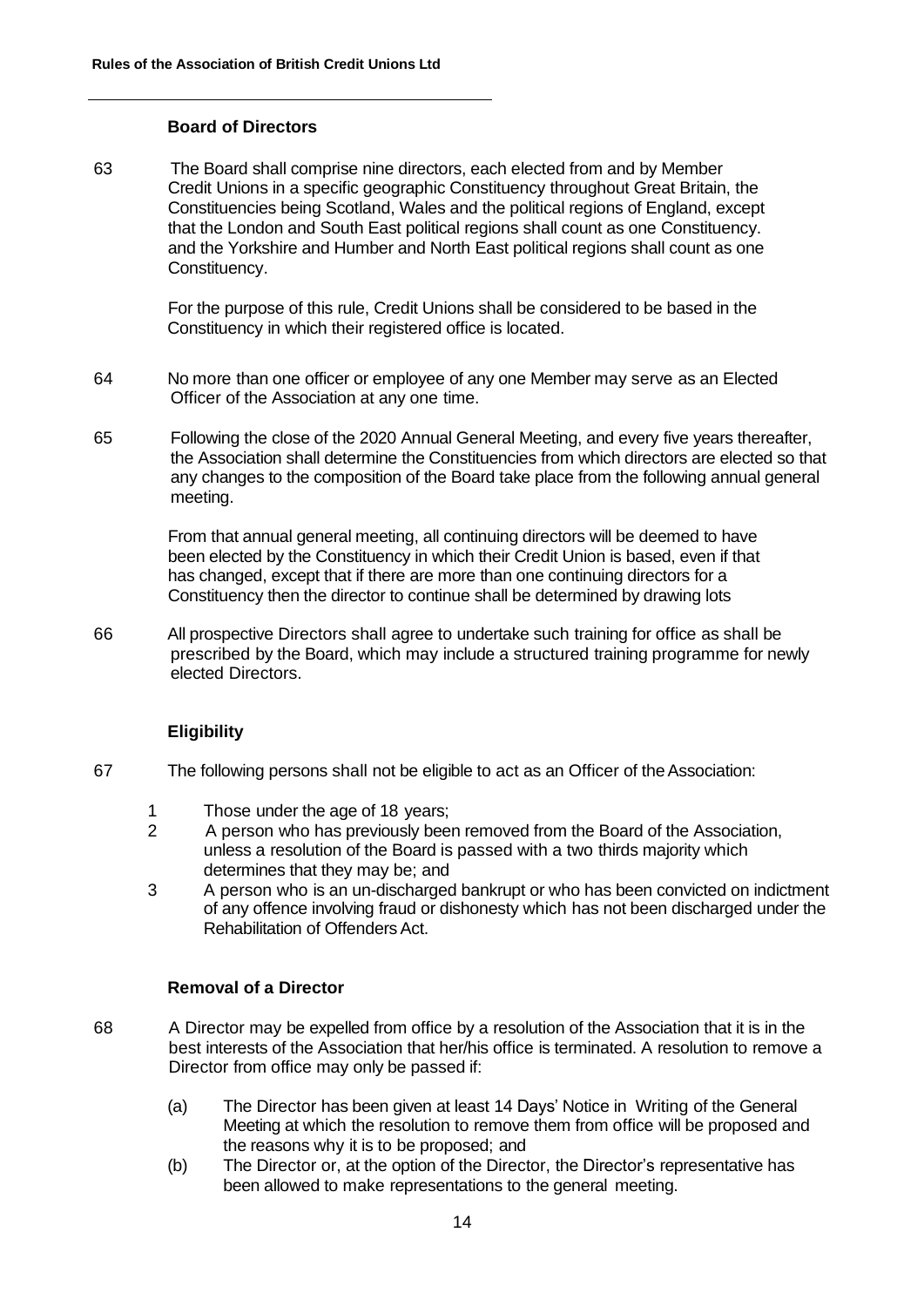#### **Vacancies on the Board**

- 69 Any vacancies on the Board shall be filled according to such policies and procedures laid down from time to time by the Board.
- 70 If, solely as a result of demise or the operation of Rule 67 a significant number of vacancies arises resulting in the inability of the Board to form a quorum, such vacancies shall be filled by nominations from the floor of the Annual General Meeting or Special General Meeting. These nominations shall be in order if they are duly made by a Delegate from the Credit Union, or the ABCUL Forum within the Constituency for which a Director vacancy arises and provided the nominee is present and consents or has given prior consent in Writing which shall be presented to the Electoral Officer or Association Secretary.

#### **Terms of Office**

71 Directors will normally serve a term of three years subject to Rule 64. All members of the Board shall normally serve a term of three years, although vacancies filled in accordance with Rule 68 will result in terms of less than three years. Thereafter all directors shall retire at the end of the third annual general meeting following their election, and shall be eligible, subject to Rule 66 for re-nomination and re-election. However, a Director who has served for nine consecutive years in any combination of terms must retire and will not be eligible for re-election for a period commencing at the close of the annual general meeting at which the Director retires until the election opens for a vacancy on the Board, the term of which commences at the close of the next annual general meeting.

# **Conflict of Interest**

72

- a. No Director or employee of the Association shall in any manner directly or indirectly participate in the deliberation upon or determination of any question affecting their pecuniary interest or the pecuniary interest of any person or body (other than their Credit Union) in which they are directly or indirectly interested. Such person shall withdraw from the meeting and the remaining qualified persons shall constitute a quorum while that matter is being discussed or determined should their withdrawal result in a quorum not being present.
- b. Directors and committee members of the Association must declare any income received as a result of direct work and services provided for Credit Unions and Forums. Such declarations must be recorded, clearly and concisely, in a specific register held by the Association and be published annually as part of the Board of Directors report to the annual general meeting.

# **Powers and Duties of the Board**

- 73 Subject to Law, these Rules and the decisions of the Members of the Association, the Board shall have the general control, direction and management of the affairs, funds and records of the Association and shall determine the policies to be pursued in the attainment of the objects of the Association.
- 74 The Board of the Association shall have the discretion to deem a resolution submitted by a Member or a Forum as frivolous or outside of the remit of the Membership and shall inform the Chief Executive of any decision made by them in this regard.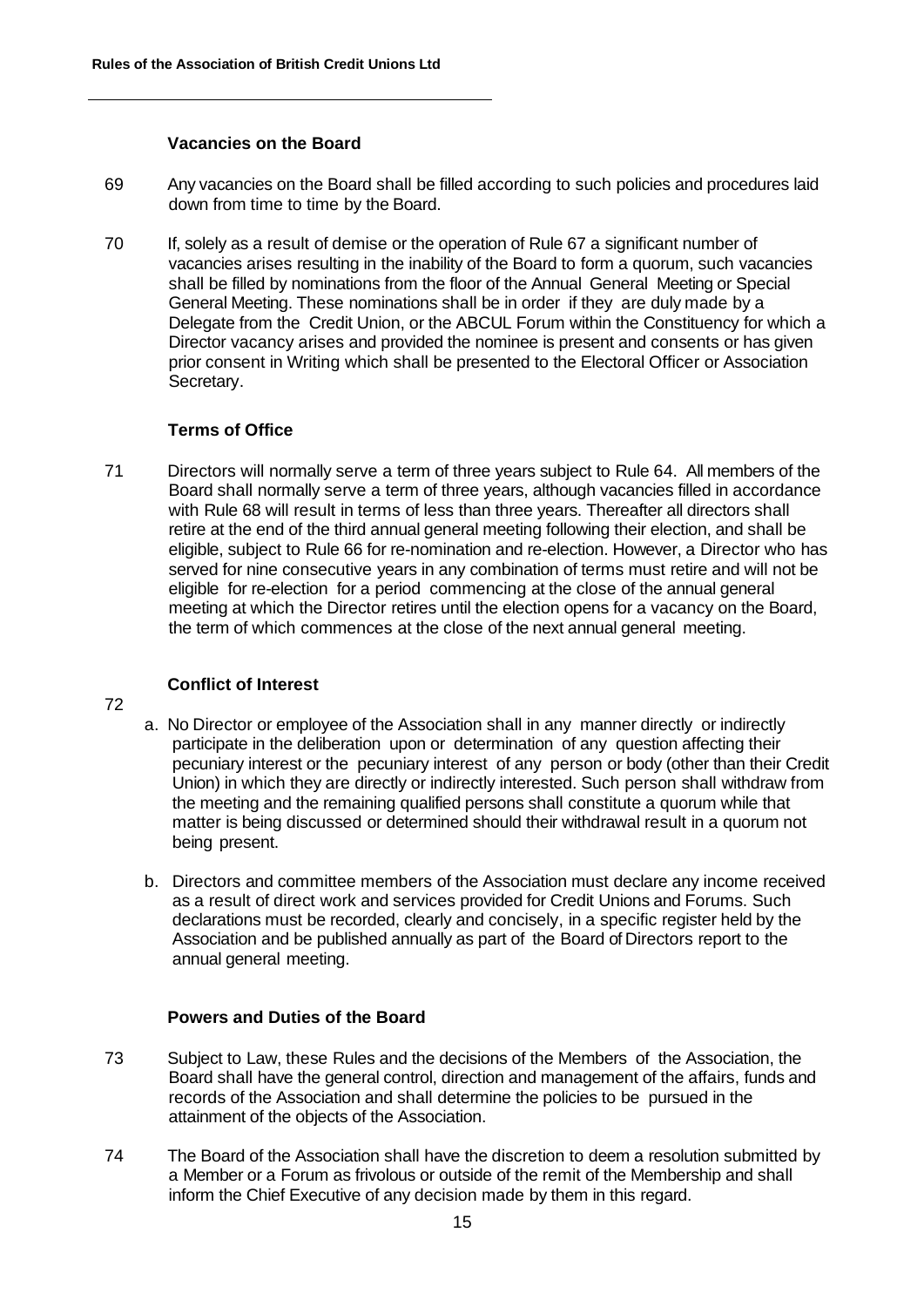- 75 The Board shall meet for the dispatch of business and may adjourn and otherwise regulate its meetings as it thinks fit, provided that it shall meet at least once in every quarter. The Board may agree that its members can participate in its meetings using electronic means. Participation in a meeting in this manner shall be deemed to constitute presence in person at the meeting.
- 76 The President, or the Chief Executive in consultation with the President or Vice- President, may call a meeting of Directors at any time, but must do so on receipt of a written request, signed by at least three Directors. The President, or Chief Executive, shall fix the date, time and place of such a meeting unless the Board resolves otherwise.
- 77 All acts done by any meeting of the Directors or of a committee or sub-committee or by any Director acting in pursuance of any authority duly given shall, notwithstanding that it be afterwards discovered that there was some defect in the appointmentor qualification of any Director, be as valid as if such Director had been duly appointed or qualified.

#### **Committees & Sub-Committees**

- 78 The Directors may from time to time delegate any of their powers to committees and subcommittees to carry out work on its behalf, constituted in such manner and on such timescales as it considers fit. Such committees shall come under the jurisdiction of the Board and shall make regular and prompt reports to it.
- 79 The Association, in general meeting, or the Board may from time to time make, adoptand amend such regulations in the form of byelaws, standing orders, secondary rules or otherwise as they may think fit for the management, conduct and regulation of the proceedings and affairs of general meetings or the Board respectively (including in relation to the Board any committees or sub-committees), provided that such regulations are subject

to these Rules which shall prevail where there is any inconsistency or conflict. All Members of the Association and the Board shall be bound by such regulations whether or not they have received a copy of them.

# **Quorum**

- 80 No business shall be transacted at a meeting of the Board until a quorum is present.
- 81 A majority of the number of Directors at any time (inclusive of vacancies) shall constitute a quorum, but if there is not a quorum the meeting may be adjourned to any date not less than two days or more than 30 days from the date of the meeting. The quorum for such adjourned meetings shall be three Directors or such greater number as the Board may have by resolution previously determined.

# **Casting Vote**

82 Questions arising at Directors' meetings shall be decided by a majority vote. Each Director shall have one vote on any matter provided that the chairperson of the meeting shall have a casting vote in the case of equality of votes.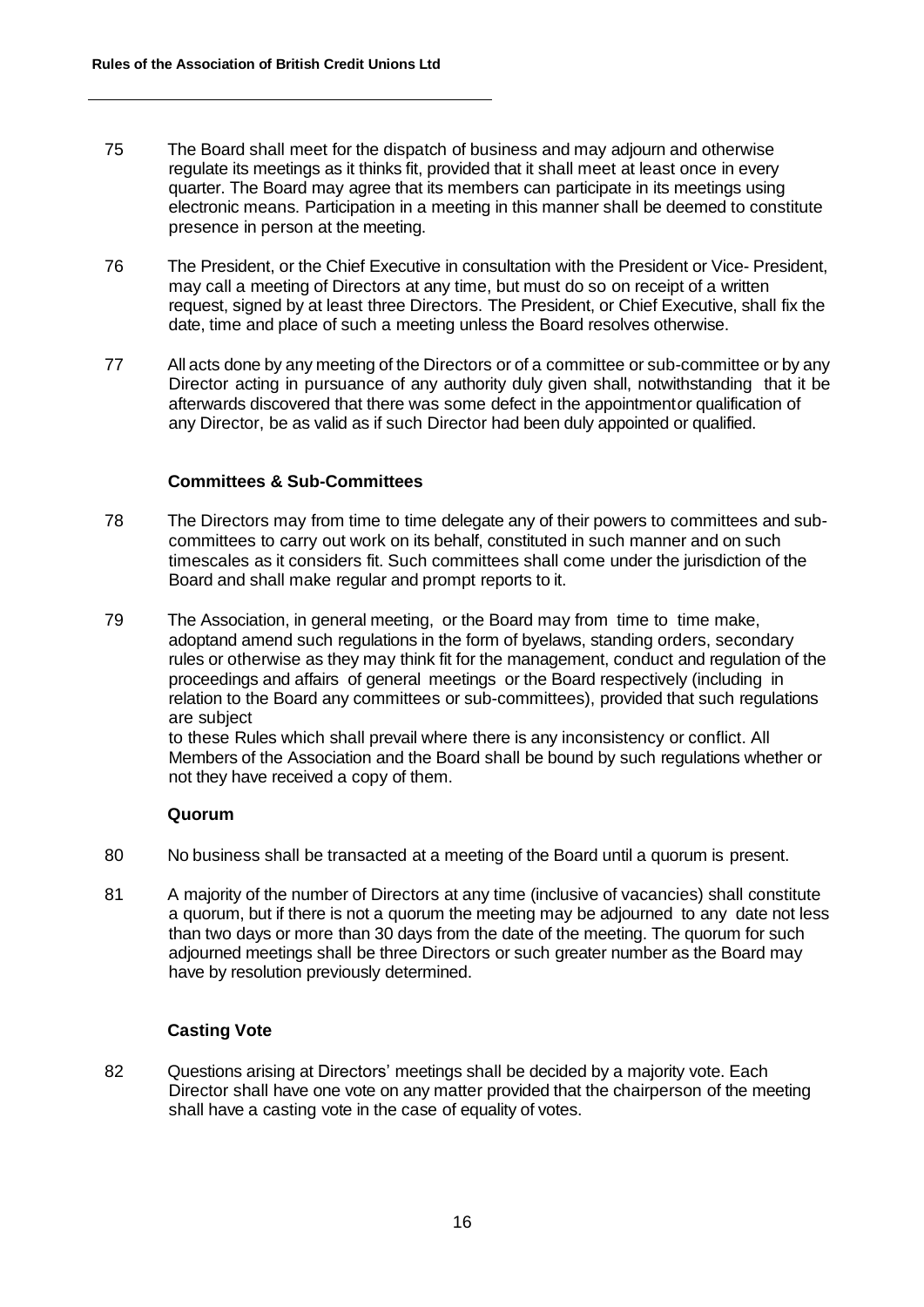### **Remuneration of the Board**

83 (1) No Elected Officer of the Association shall receive from the Association any remuneration whether directly or indirectly for any service performed by them in their capacity as an elected officer, either on behalf of, or for the benefit of, the Association other than expenses necessarily incurred by them in such capacity in carrying out any duties in respect of the business of the Association and approved by a majority vote of members of the Board.

#### **Senior Officers**

- 84 Within the period of seven days following its election the Board shall elect from amongst its own number a president, who shall be the chairperson of the Association, a vicepresident, who shall be the vice-chairperson of the Association, a treasurer and a secretary of the Association. A person so elected shall hold office until the election of a successor.
- 85 Within 14 days of the election of the Officers, the Secretary shall notify the Members and Forums of the Association in writing of the full names of all the Directors of the Association stating any office to which they have been elected.

#### **Chairperson**

86 Subject to any specific provision contained in these Rules the President, or if that person is absent the Vice-President, shall preside at the meetings of Members and at meetings of the Board. They shall perform such duties as they may be directed to perform by the Board not inconsistent with the provisions of Law or of these Rules. In the absence of both the President and Vice-President, or if neither is present within 15 minutes after the time appointed for the beginning of the meeting, or if neither is willing to act, the Directors shall elect one of their number to be chairperson of the meeting.

#### **Secretary and Treasurer**

87 Following the election of the Secretary and the Treasurer the Board shall decide their remuneration (if any) and the duties to be performed by them in addition to any required by these Rules or byLaw.

# **Chief Executive**

- 88 The Board shall from time to time by a two-thirds majority decision appoint or dismiss a Chief Executive who, subject to Law and these Rules:
	- (a) Shall be a member, ex-officio and without vote of the Board and all committees and sub-committees thereof.
	- (b) May summon, in consultation with the President or Vice-President, meetings of the Board, including any committee or sub-committee of it.
	- (c) Shall be responsible for the day to day administration of the Association.
	- (d) Shall appoint or dismiss such employees of the Association as the Board may authorise provided that all such appointments or dismissals shall be reported to the next meeting of the Board.
	- (e) May be empowered by the Board to speak on behalf of the Board at any general meeting of the Association.
	- (f) Shall perform such other functions and duties as may be specified in these Rules or by the Association in general meeting.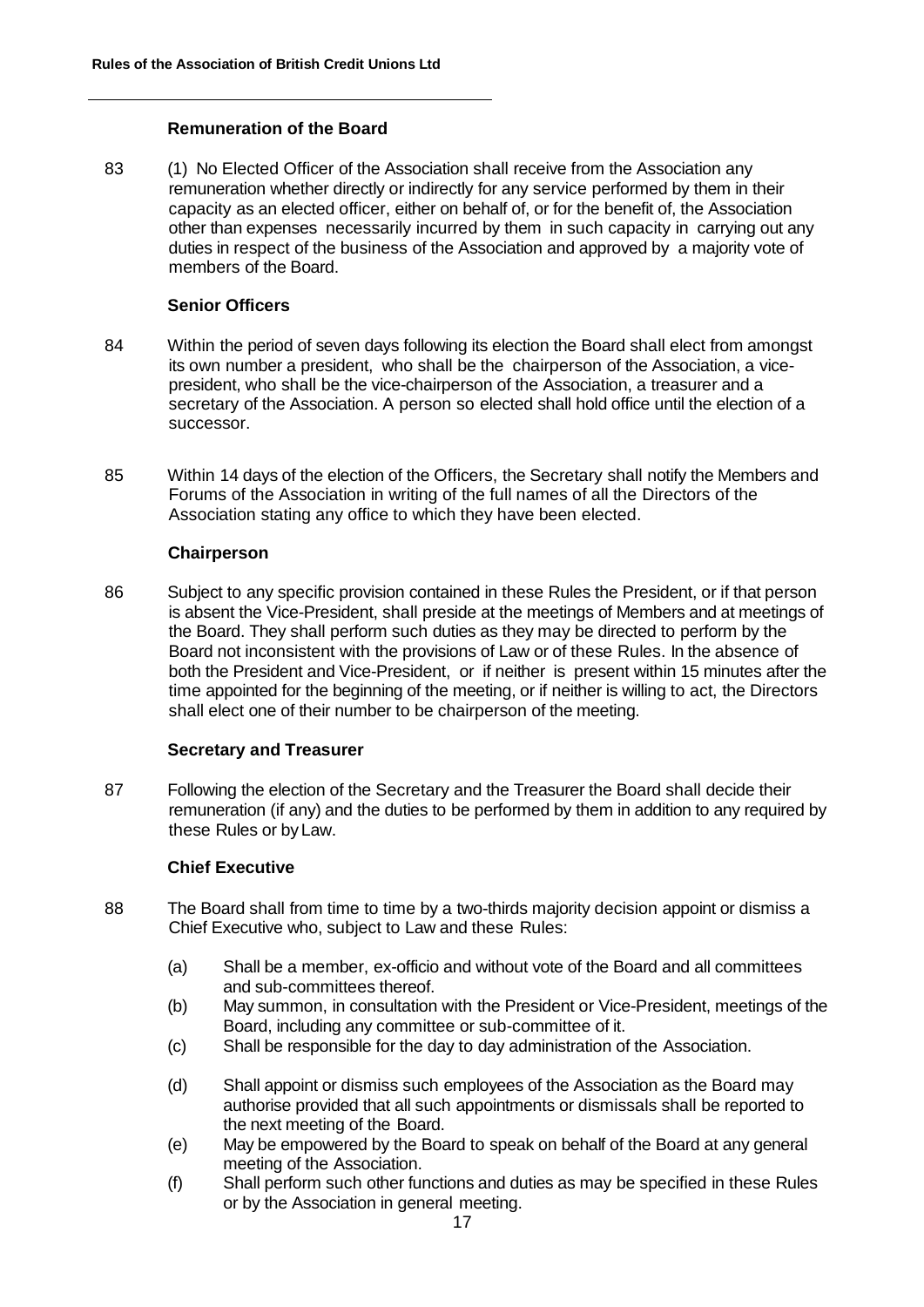# **Code of Conduct**

89 The Board shall adopt a Code of Conduct for Directors, and any person wishing to serve as a Director is required to agree to comply with the Code of Conduct for Directors.

# **Termination of an Elected Officer's Appointment**

- 90 Elected Officers shall cease to be such if:
- (a) Elected before May 2017 if they cease to be a member of at least one Member;
- (b) Elected after May 2017 if they cease to be either:
	- i An elected officer in a Member credit union or
	- ii An employee in a Member credit union or
	- iii A Significant Volunteer with a Member credit union, as confirmed by the Board of that credit union.
- (c) They become bankrupt or make an arrangement or composition with their creditors;
- (d) They are disqualified to serve as a company director under the Company Directors Disqualification Act 1986;
- (e) They are in contravention of Rule66;
- (f) They resign their office by notice or in Writing to the Association President or Secretary;
- (g) Being a Director, in the opinion of not less than two-thirds of the remaining Directors at a meeting of the Board (which may be called by the Board to consider the matter),
	- i they have committed a serious breach of the Code of Conduct for Directors; and<br>ii it is no longer in the interests of the Association that they should continue to be
	- it is no longer in the interests of the Association that they should continue to be a Director;
- (h) They are removed by a resolution of a majority of the Members of the Association in general meeting in accordance with these Rules and the Act, provided that such an individual shall be given at least 14 Days' Notice of the meeting and of the intention to remove them from office;
- (i) Being a Director, a registered medical practitioner who is treating that person gives a written opinion to the Association stating that the person has become physically or mentally incapable of acting as a Director and may remain so for more than three months;
- (j) By reason of that person's mental health, a court makes an order which wholly or partly prevents that person from personally exercising any powers or rights which that person would otherwise have;
- (k) They become an employee of the Association;
- (l) They or their spouse or partner are engaged in a managerial capacity in the carrying on of any business, trade or undertaking which in the opinion of the Board competes in any way with any business, trade or undertaking carried on by the Association.

# **Conduct of Business**

- 91 The Association may have, in addition to the registered office, branch offices in any part of Great Britain, subject to Board approval, with staff having such duties and remuneration as the Board may fix from time to time.
- 92 The services rendered by the Association to its Members shall normally be rendered in consideration of the subscription to be paid by them under its Rules, but the Board shall have the power to determine that specified services shall be paid for.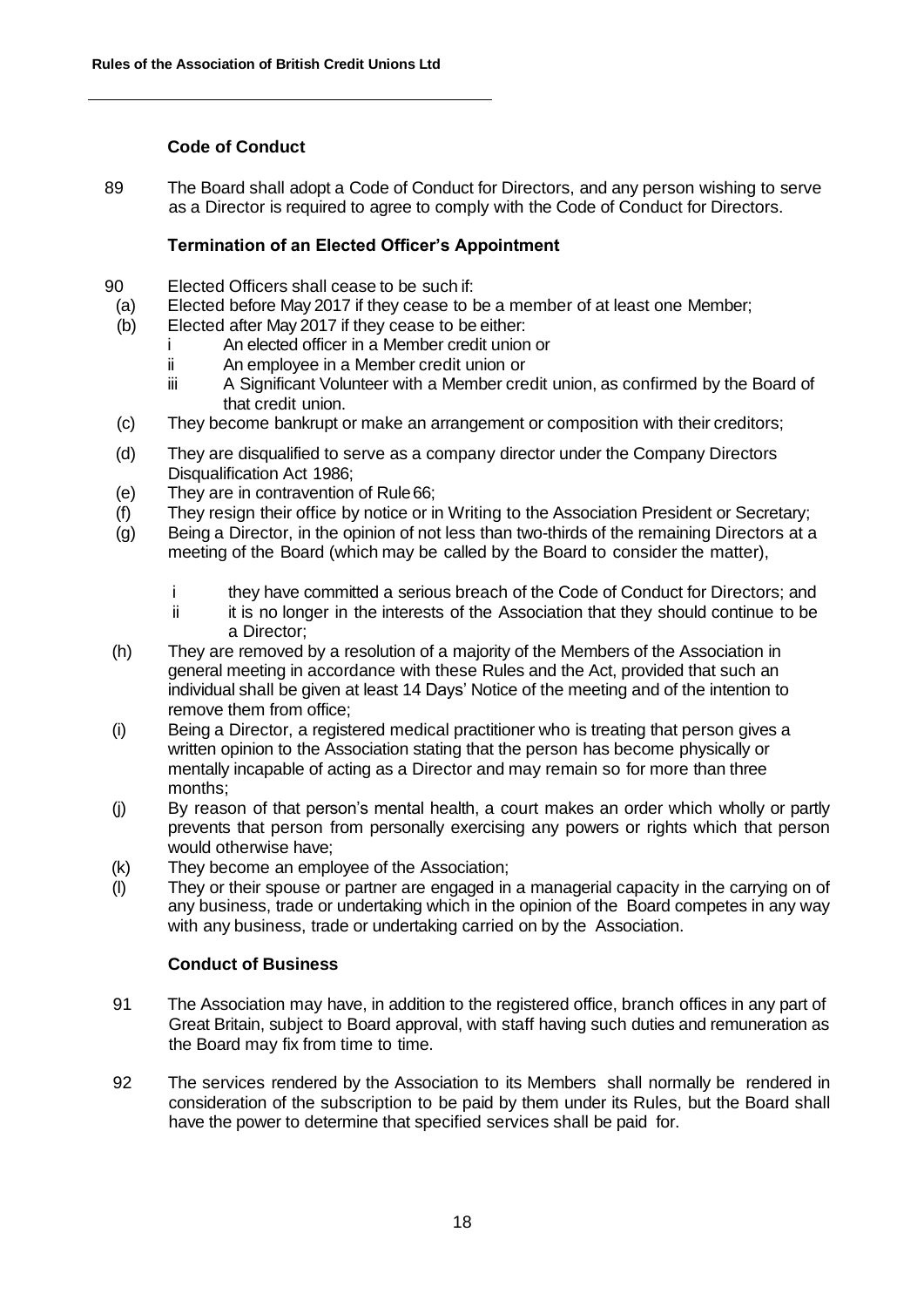# **Application of Profits**

93 The profits of the Association arising out of any surplus of its incomes from all sources, and after providing for all expenses connected with the conduct of the said businesses, in accordance with its Rules, shall be carried to a reserve fund. This reserve fund shall be applied in such manner as the Board shall, subject to any resolution of a general meeting, from time to time direct for the furtherance of the Credit Union Movement generally.

#### **Investments**

94 The Board may invest in the corporate name of the Association any portion of the reserve fund, not apportioned as aforesaid, in any manner expressly authorised by the Act.

#### **Borrowing**

95 The Board may borrow, subject to any resolution of the Members in general meeting, from any person or society, for the purposes of the Association, such sums of money, not exceeding £4,000,000, on such terms of repayment as are agreed.

#### **Accounts**

- 96 The Board shall cause to be kept proper books of account with respect to the transactions of the Association, its assets and liabilities, and establish and maintain a satisfactory system of control of its books of accounts, its cash holdings and all of its receipts and remittances.
- 97 The Board shall in respect of each year of account:
	- (a) Cause to be prepared a revenue account or revenue accounts which singly or together deal with the affairs of the Association as a whole for that year and which gives a true and fair view of the income and expenditure of the Association for that year.
	- (b) Cause to be prepared a balance sheet giving a true and fair view as at the date thereof of the state of affairs of the Association.
- 98 Every revenue account and balance sheet presented to a meeting of Members shall be accompanied by a report of the Board on the state of the Association's affairs and an Auditor's report confirming that they give a true and fair view of the income and expenditure, or the state of affairs of the Association and be signed by the chairperson of the meeting of the Board adopting the report.
- 99 Every revenue account and balance sheet published shall be signed by the Secretary and by two Directors acting on behalf of theBoard.
- 100 The Association shall keep a copy of the latest balance sheet together with a report of the Auditor, always displayed in a conspicuous place at its registered office.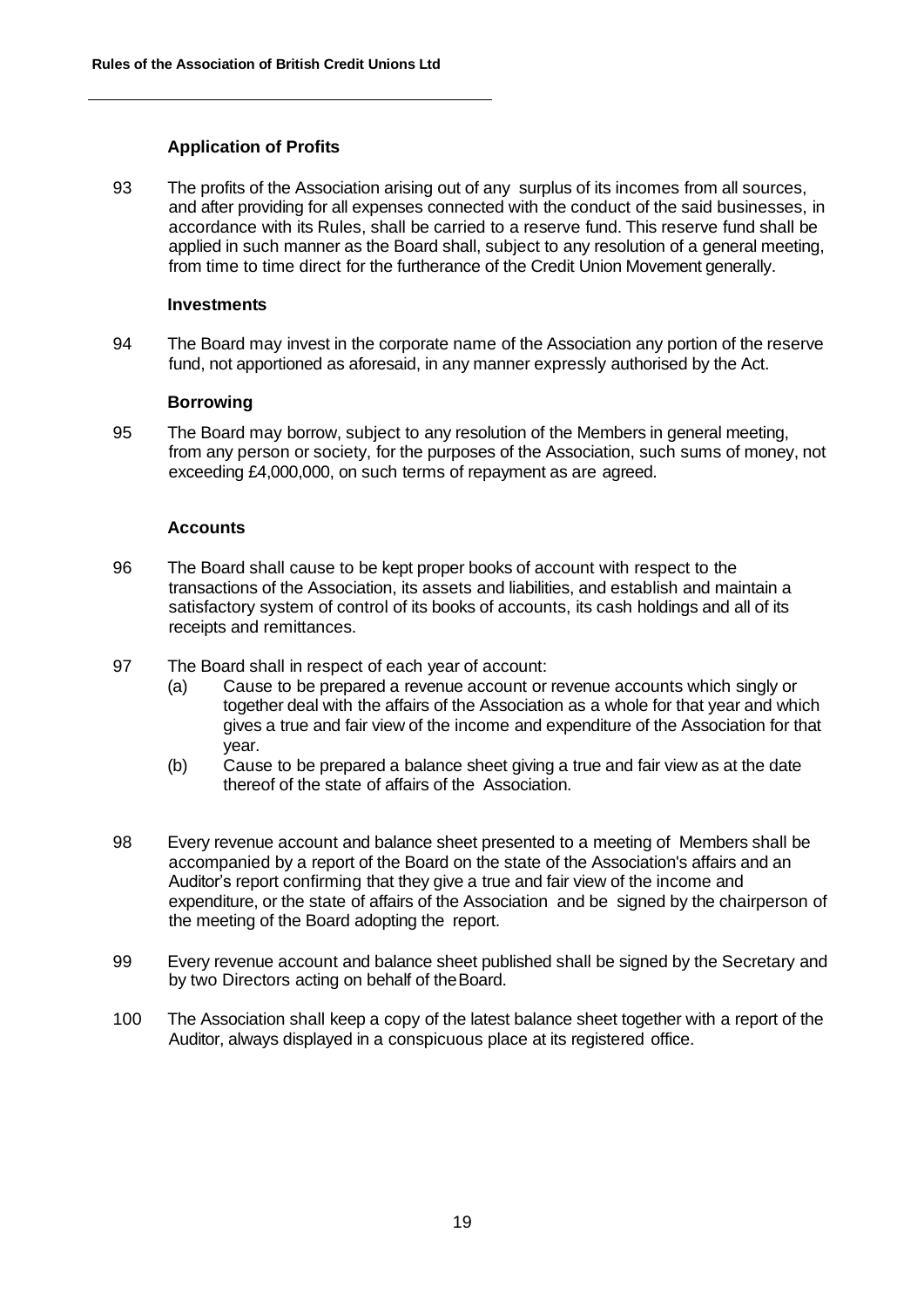### **Audit**

- 101 The Association shall in accordance with the Act appoint in each financial year a qualified Auditor (qualified under the Act) to whom the accounts of the Association for that year shall be submitted for audit, and who shall have all such rights and duties in relation to notice of and attendance and rights of audience at general meetings of the Association, access to books, the supply of information, reporting on accounts and otherwise as provided by the Act.
- 102 The following persons shall not be eligible for appointment as an Auditor of the Association: (a) An Elected Officer or employee of theAssociation;
	- (b) A person who is:
		- i a partner of, or
		- ii in the employment of, or
		- iii the employer of an Elected Officer or employee of the Association.
- 103 Subject to the following rule, the Auditors shall be appointed by the Association at a general meeting, and the provisions of the Act shall apply to the re-appointment and removal and to any resolution removing or appointing another person in place of, any such auditors.
- 104 The Board may appoint an auditor to fill any casual vacancy occurring between general meetings.

#### **Annual Return**

- 105 The Association shall make an annual return to the Registrar relating to its affairs during the period covered by the return, as required by the Act.
- 106 The Chief Executive shall provide free of charge, on application, a copy of the last annual return of the Association to every Member or person interested in the funds of the Association.

# **Copies of Rules**

107 Copies of these Rules, including any registered amendments, shall be available upon request to any Member and any other person making a request, either electronically or by other means considered appropriate. The Association reserves the right to request a payment for the Rules subject to such an amount permitted by the Act.

# **Right of Inspection of Books**

- 108 Any Member or person having an interest in the funds of the Association may inspect their own account and the register of Members. This may be inspected at the registered office, or at any place where the same are kept, during normal office hours.
- 109 Any ten Members, each of whom has been a Member of the Association for not less than 12 months, may apply to the Registrar for the appointment of an accountant or actuary to inspect and report on the books of the Association. Such accountant or actuary shall have the power to make copies of any books of the Association, and to take extracts therefrom at all reasonable hours at the registered office of the Association, or at any place where the books are kept.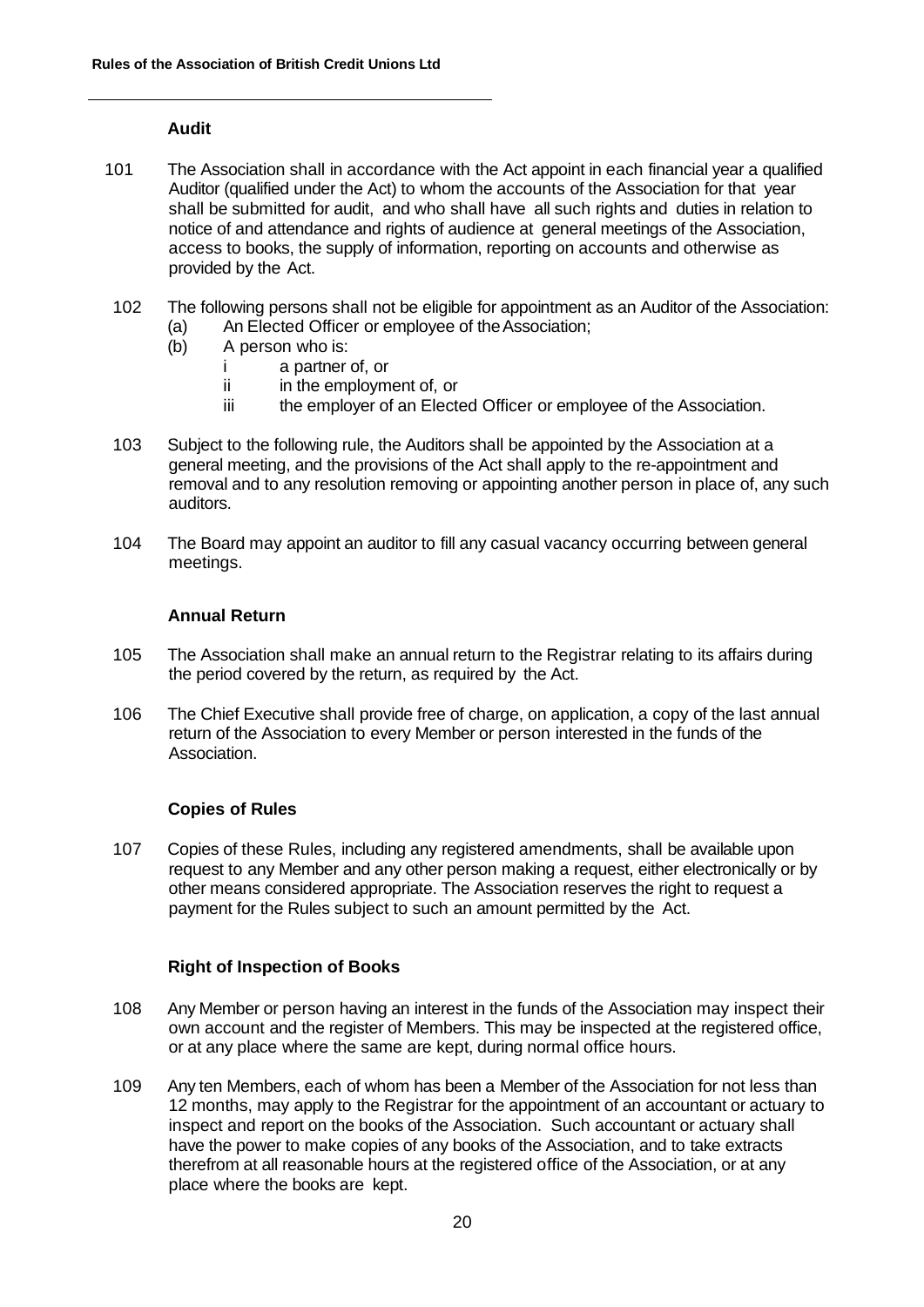### **Appointment of Inspectors**

- 110 It shall be the right of 10% of the membership of the Association, or 100 Members, whichever is the lesser number, each of whom has been a Member of the Association for not less than 12 months, by an application in writing to the Registrar, signed by them in the forms respectively provided by the Treasury regulations in that respect:
	- (a) To apply for the appointment of one or more inspectors to investigate and report on the affairs of the Association and to report thereon.
	- (b) To apply for the calling of a special general meeting of the Association.
- 111 Every such application shall be made upon such notice to the Association, and be supported by such evidence for the purpose of showing that the applicants have good reasons for requiring such inspection to be made or meeting to be called, and that they are not actuated by malicious motives in their application, as the Registrar may direct.

#### **Indemnity**

112 Separate from any indemnity to which a Director or employee may be entitled, and subject to what is said in the rest of this rule, every Director and employee or other Officer of the Association shall be indemnified out of the funds and assets of the Association against the following: all actions, claims, costs, demands and expenses and any personal liability whatsoever whether civil or criminal arising out of or in connection with the exercise or purported exercise of their duties as a Director or Officer of the Association. This indemnity excludes liability incurred under section 62 of the Act, and liability for wilful default, fraud or dishonesty. No Director, employee or other Officer who has given security under section 41 of said Act shall be indemnified for and to the extent of any sum of money due under such security. No person shall be indemnified against costs or expenses recovered from them by

order of the Registrar. For the purposes of this rule, any reference to a section of the Act includes reference to any legislation replacing or amending it.

#### **Insurance**

- 113 The Association is authorised to purchase and maintain insurance for the purpose of:
	- (a) Indemnifying the Directors and Officers of the Association against any liability which they or any of them might incur, in respect of negligence, default, breach of duty or breach of trust of which they may be guilty in relation to the Association; and
	- (b) Indemnifying the Association itself as reimbursement for indemnity actually and lawfully provided to the Directors and its Officers under the paragraphabove.

#### **Record Keeping**

114 The Secretary shall keep or cause to be kept minutes of all meetings of the Association. Such minutes shall be ratified at the next appropriate meeting of the Association or the Board and signed by the chairperson of the meeting at which they are ratified. All minutes so signed shall, in absence of evidence to the contrary, be taken as between the Association and every Member to be a true statement of any matter therein contained.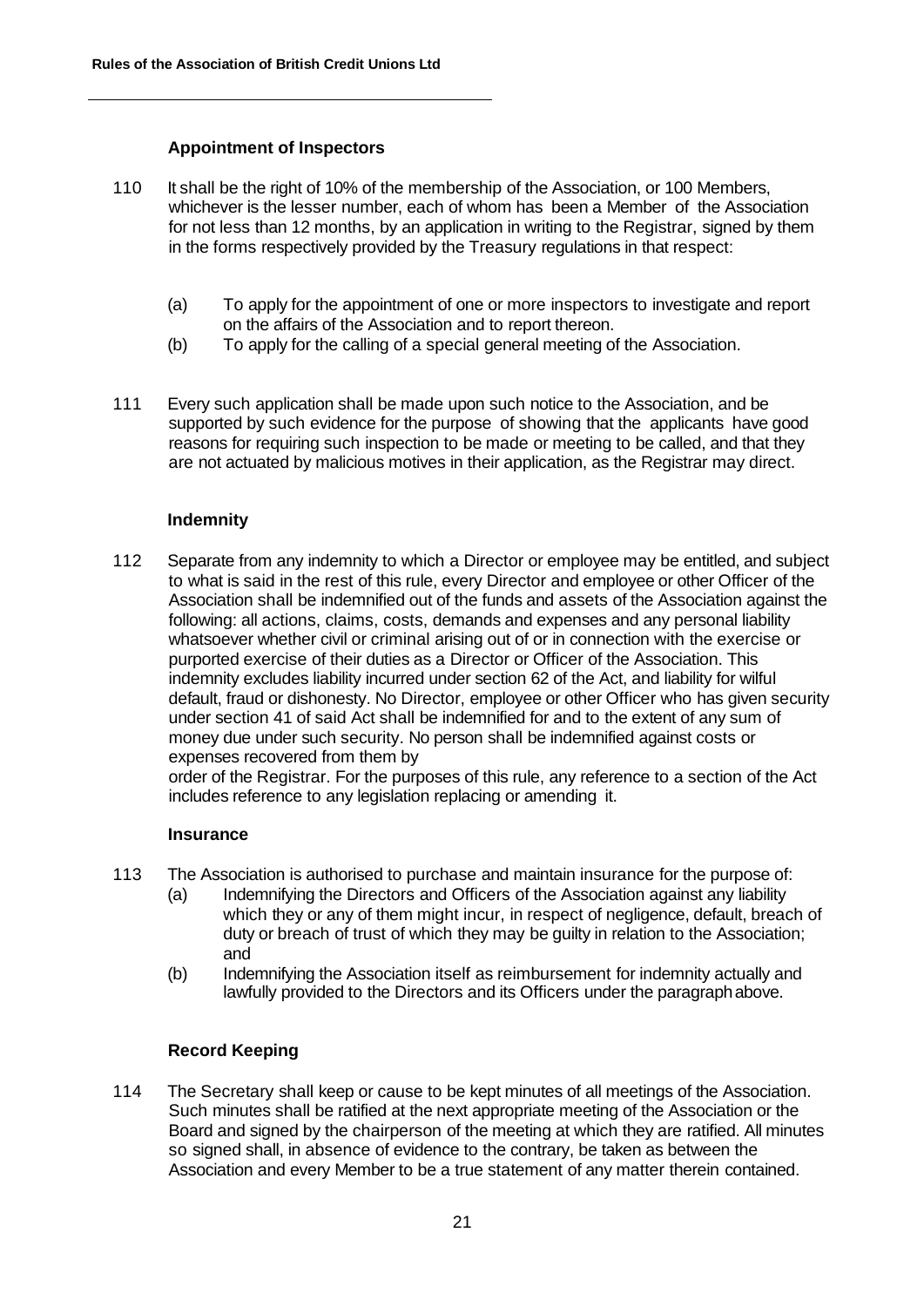- 115 The Association shall keep the following records:
	- (a) Register of Members as required by the Act, and
	- (b) The registered Rules and any subsequent amendments, and
	- (c) Receipts for securities held, securities register and register of contracts of guarantee, and
	- (d) Minutes of annual general meetings and special general meetings and of meetings of the Board of Directors, and
	- (e) Copies of the annual returns.

### **Alteration of Rules**

- 116 Any of these Rules may be rescinded or altered or created by a resolution of the Association passed by a two-thirds majority at a general meeting called in accordance with these Rules or at an annual general meeting where the resolution is proposed in accordance with the Rules by:
	- (a) the Board, or
	- (b) a committee authorised by Members for such purpose, or
	- (c) a Member, or
	- (d) a Forum.
- 117 No amendment of Rules is valid until it is registered by the Registrar. When submitting rule amendments for registration the Secretary may at their sole discretion accept any alterations required or suggested by the Registrar without reference back to a further special general meeting of the Association.

#### **Seal**

118 The Association shall have a seal kept in such custody as directed by the Board. The seal shall be used only under the authority of a resolution of the Board, and shall be attested by the signatures of two Directors or of one Director and the Secretary. If the Association does not have seal, a document which would have previously required to be sealed, should be signed by a member of the Board and Secretary or two members of the Board and accompanied by a written statement that the document has been executed by the society as if under common seal.

# **Dispute Resolution**

119 Any dispute between a Member, applicant for membership or former member of the Association or a director, candidate for Board membership or former director of the Association shall be referred to the complaints procedure of the Association. If a satisfactory conclusion cannot be found following the completion of the Complaints Procedure the complainant may, by consent, refer their dispute to the County Court or in Scotland the Sheriffs Court who shall, in accordance with the Law, hear and determine such dispute. The County Court or Sheriff's Court shall have power to order the expenses of determining the same to be paid either out of the funds of the Association or by such party to the dispute as

he or she shall think fit, and such determination and order shall be binding and conclusive on all parties without appeal and shall not be removable into any court of law or restrainable by injunction.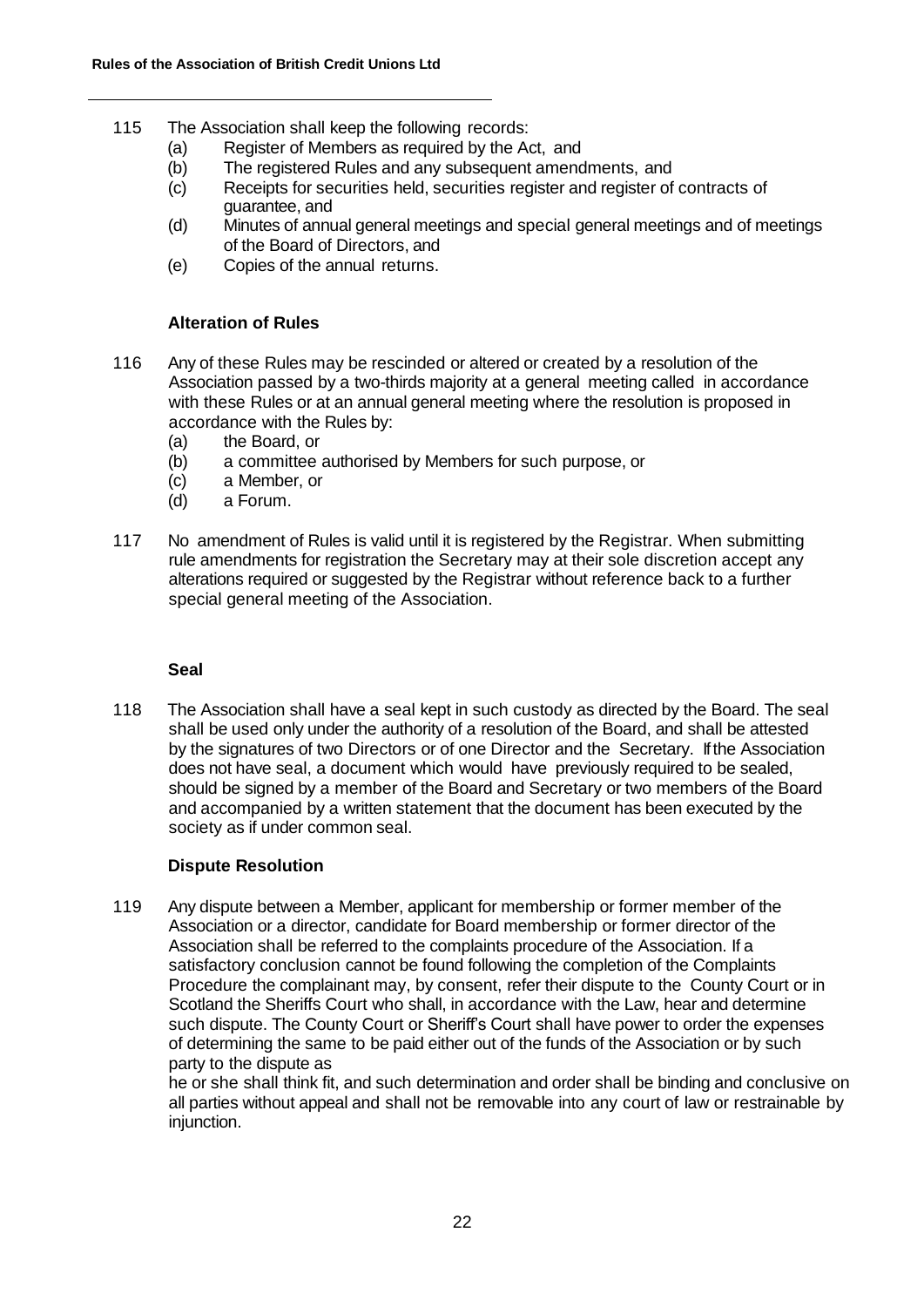### **Membership of Other Bodies**

120 The Association shall be a member of the World Council of Credit Unions and shall subject to Law and these Rules, abide by the rules and by-laws of the World Council as laid down from time to time for its members. The Association may, by resolution of the Board, join other co-operative, financial and similar organisations, groups, associations and confederations.

### **Amalgamation, Transfer of Engagements and Dissolution**

- 121 The Association, may by a resolution passed in the manner prescribed in these Rules or by Law, amalgamate with or transfer its engagements to any other registered society. The Association may also accept a transfer of engagements by resolution of the Board or of the Members in general meeting.
- 122 The Association may be dissolved:
	- (a) By consent of at least three-fourths of the Members testified by their signatures to an instrument of dissolution in the form prescribed by the Act;
	- (b) By winding up as is provided by the Act in pursuance of an order or resolution made as is directed in regard to companies by the Insolvency Act 1986.

#### **Interpretation of Terms**

- 123 In these Rules the following terms shall unless the context requires otherwise have the meanings ascribed to them:
- (a) "The Act" means the Industrial and Provident Societies Act, 1965 and its successors.
- (b) "Address" means a postal address or, for the purposes of electronic communication, a fax number, email address or telephone number for receiving text messages.
- (c) "Amendment" in relation to the Rules of the Association includes a new rule and a resolution rescinding a rule of the Association.
- (d) "Association" means the registered society.
- (e) "Auditor" means a person eligible for appointment as a company auditor under section 25 of the Companies Act 1989.
- (f) "Board" and "Directors" means all those persons appointed to perform the duties of directors of the society, elected in accordance with the provisions of these Rules.
- (g) "Chief Executive", means the Chief Executive of the Association appointed in accordance with the provisions of Rule 87.
- (h) "Code of Conduct for Directors" means the document of this name adopted by the Association, as referred to in Rule 88 of these Rules.
- (i) "Committee Secretary" means the person appointed as secretary of a Forum.
- (j) "Constituency" is the area that each Member of the Association is assigned upon becoming a Member of theAssociation.
- (k) "Co-operative Principles" are the principles defined in the International Co-operative Alliance Statement of Co-operative Identity. The principles are those of voluntary and open membership, democratic member control, member economic participation, autonomy and independence, education, training and information, co-operation among co-operatives and concern for the community.
- (l) "Credit Union" means a society registered under the Industrial and Provident Societies Act, 1965 and its successors, by virtue of section 1 of the Credit Unions Act 1979.
- (m) "Credit Union Board of Directors" and "Credit Union Director" mean the Committee of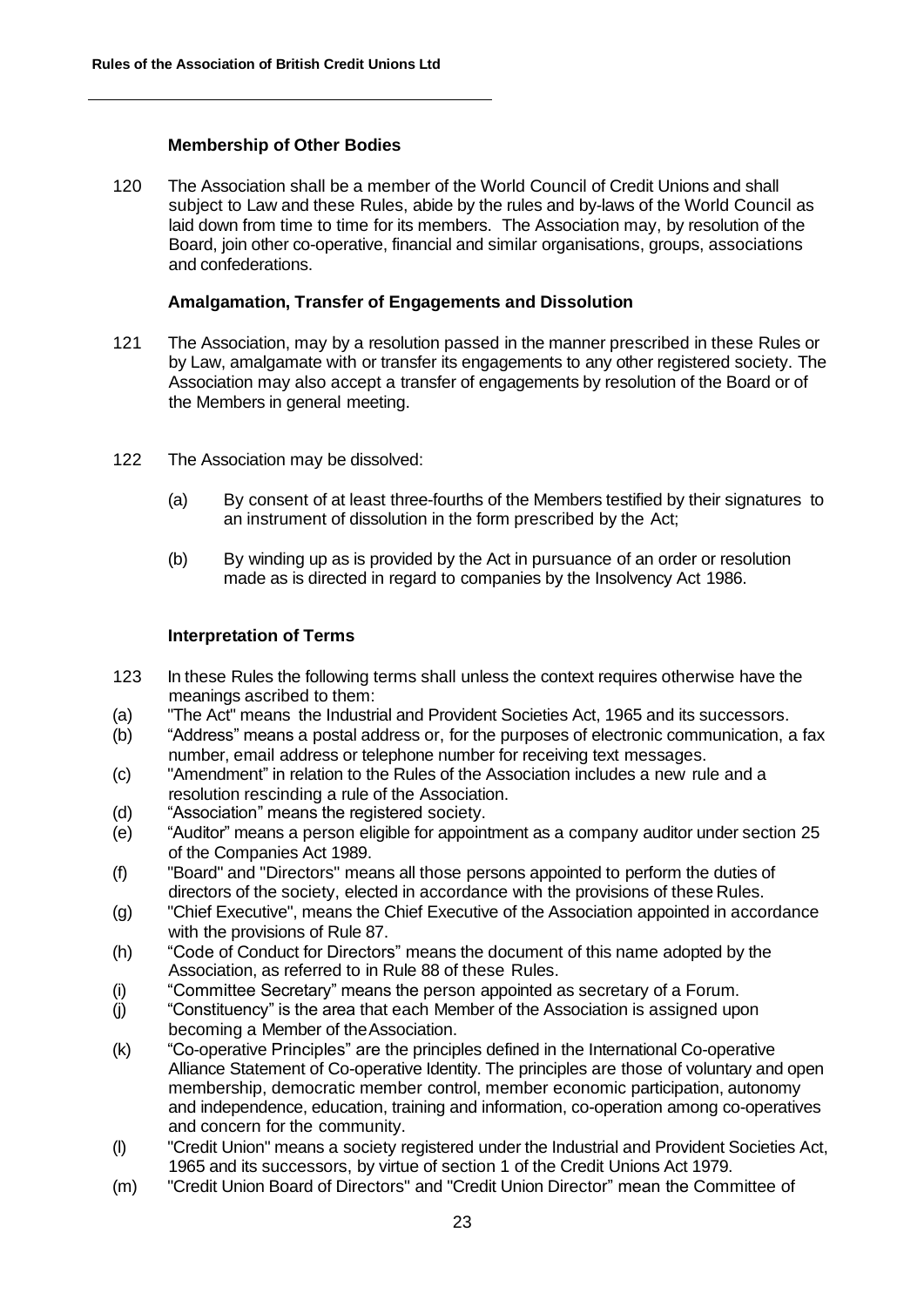Management and members thereof of a Member of the Association.

- (n) "Credit Union Movement" means all credit unions, regardless of whether they are Members of the Association, their members, volunteers, staff andstakeholders.
- (o) "Days' Notice", shall be exclusive of the day on which the notice is served or deemed to be served but inclusive of the day to which the notice applies.
- (p) "Delegate" means a representative of a Member of the Association given permission to exercise the rights of up to three Members at a general meeting of the Association on its behalf.
- (q) "Elected Officer", in relation to a Credit Union or the Association or a Forum means any person holding a post to which they are elected by the members of that Credit Union or, the Association or Forum, or to which they are appointed pending election to, or as a replacement for, a person elected to the post. Any employee of a Credit Union or the Association, or any auditor of a Credit Union or the Association shall be excluded from holding 'elected office' in that body.
- (r) "Electoral Officer" means a person or persons appointed by the Association Board to oversee the election of Association directors and officers.
- (s) "Financial Services and Markets Act" or "FSMA" means the Financial Services and Markets Act 2000 or any successor legislation.
- (t) "Forum" shall have the meaning ascribed by Rules 20 to 28 of these Rules.
- (u) "Forum Committees" and "Committee Members", means the Committee of Management of a Forum elected in accordance with the Terms of Reference for Forums.
- (v) "Law" means any regulation, statute or act having an effect on the operation of the Association.
- (w) "Member" means a Credit Union who has met the criteria for membership of the Association and has been accepted into membership of the Association.
- (x) "Office Holder" means a receiver, administrative receiver, liquidator, provisional liquidator, or administrator of a Member of all or substantially all the Member's assets.
- (y) "Officer" means any elected officer or Senior Employee of the Association.
- (z) "President" means any person appointed to perform the duties of the Chairperson of the Association as per Rule 44 of these Rules.
- (aa) "Registrar" means the Financial Conduct Authority and includes reference to the statutory successor carrying on the relevant functions of any of them.
- (bb) "Rules" means the registered Rules of the Association.
- (bb) "Secretary" means any person appointed to perform the duties of the Secretary of the Association.
- (cc) "Significant Volunteer" means a person who is authorised by the Board of an ABCUL credit union as someone carrying out a significant volunteer role, which means it is appropriate for them to represent that credit union on the ABCUL Board.
- (dd) "Terms of Reference for Forums" means the document of this name adopted by the Association as per Rule 22 of these Rules.
- (ee) "Treasurer" means any person appointed to perform the duties of the Treasurer of the Association.
- (ff) "Treasury" means HM Treasury (or any statutory successor carrying on the relevant functions of any of them);
- (gg) "Vice-President" means any person appointed to perform the duties of the Vice-President of the Association.
- (hh) "World Council of Credit Unions" means the global trade association and development agency for credit unions.
- ii) "Writing" means the representation or reproduction of words, symbols or other information in a visible form by any method or combination of methods, whether sent or supplied in electronic form or otherwise.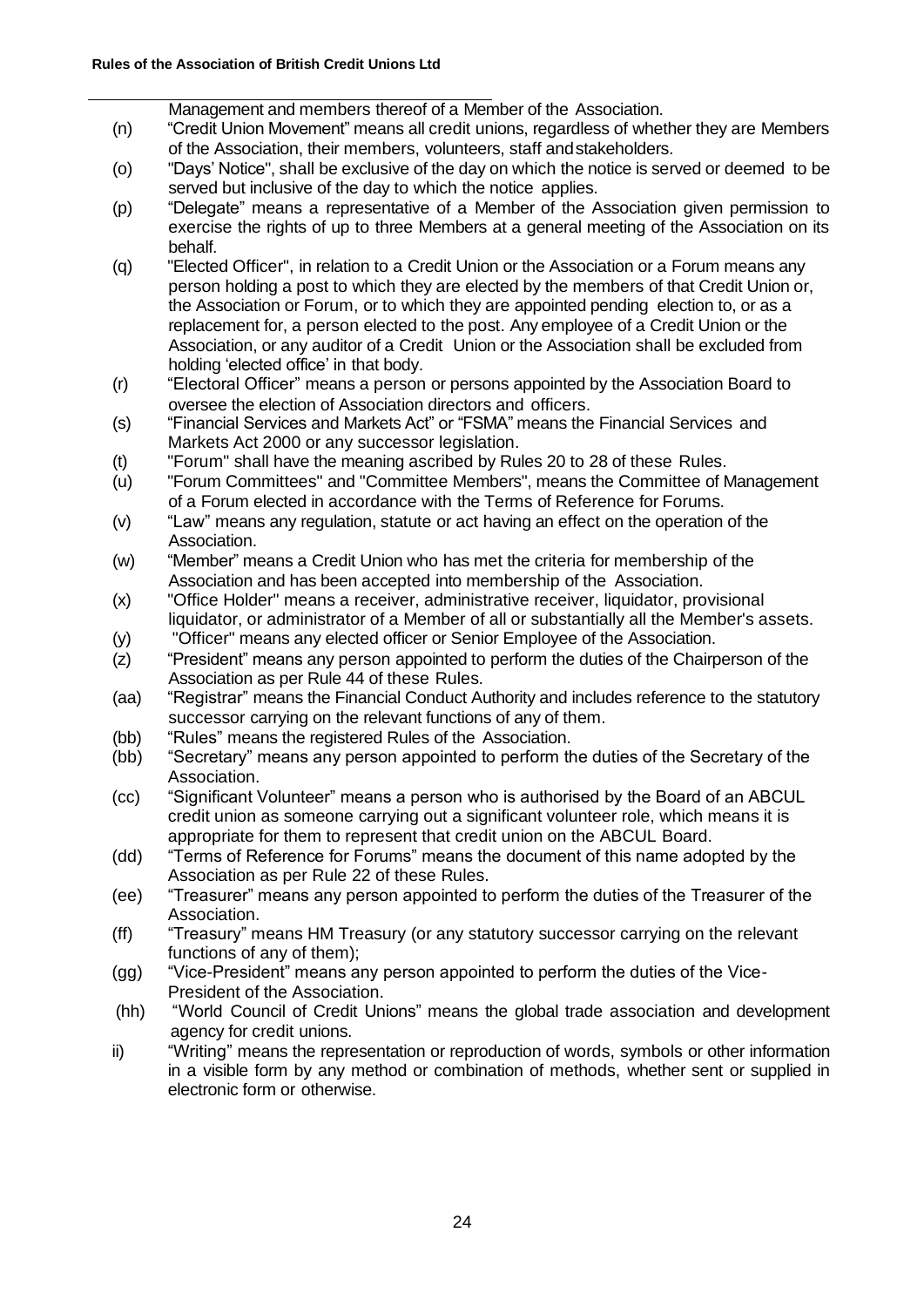#### **Signatures of Three Members**

Karen Bonne



Karen Bennett, President and Director for the North-West

Paul Norgrove, Vice-President and Director for the West Midlands<sup>®</sup>

Deborah Smith-Hands, Treasurer and Director for the East of England

#### **Signature of Secretary**



Alan Hignett Secretary and Director for Yorkshire, Humber and the North-East

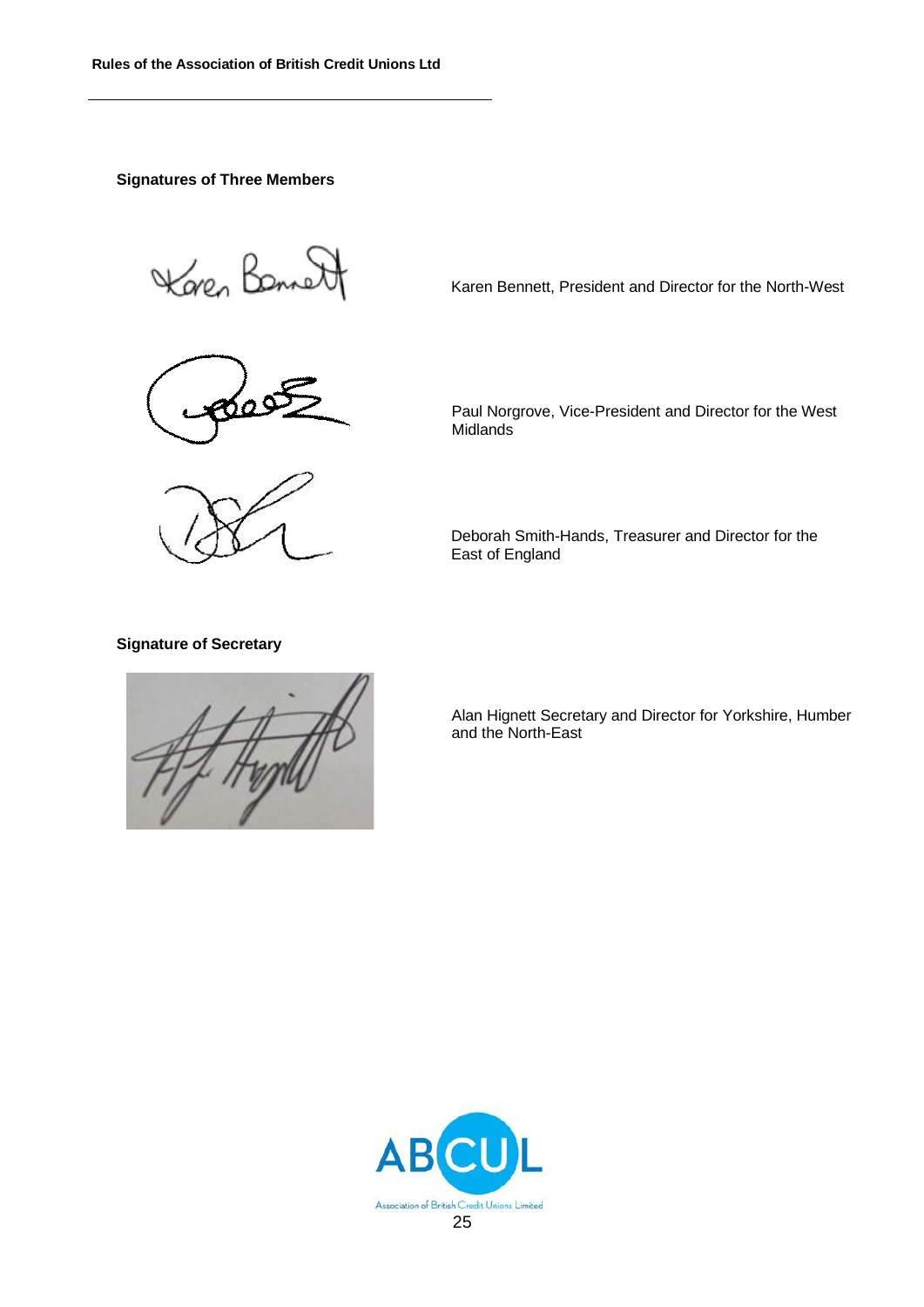

# **Complete amendment of rules**

# **Section 1 – About this form**

Use this form to register a complete rule change for a society registered under the Co-operative and Community Benefit Societies Act 2014 (2014 Act) (except credit unions); or for societies registered under the Co-operative and Community Benefit Societies Act (Northern Ireland) 1969 (1969 Act). A complete amendment means a whole new set of rules is registered in place of an existing rule book.

To register a complete amendment of rules we need:

- this completed form
- one signed copy of the society's rules (or two copies where not submitting electronically)
- a marked up version of the rules tracking changes made to the model, if you are using a set of model rules
- a completed Statutory Declaration form.

This form, including any details provided on the form, will be made available to the public through the Mutuals Public Register: [https://mutuals.fca.org.uk.](https://mutuals.fca.org.uk/)

Societies may find it helpful to read Chapter 3 of our guidance on our registration function under the 2014 Act before completing this form: <https://www.fca.org.uk/publication/finalised-guidance/fg15-12.pdf>

# **Section 2 – About this application**

| Society name    | Association of British Credit Unions Limited |
|-----------------|----------------------------------------------|
| Register number | 23136R                                       |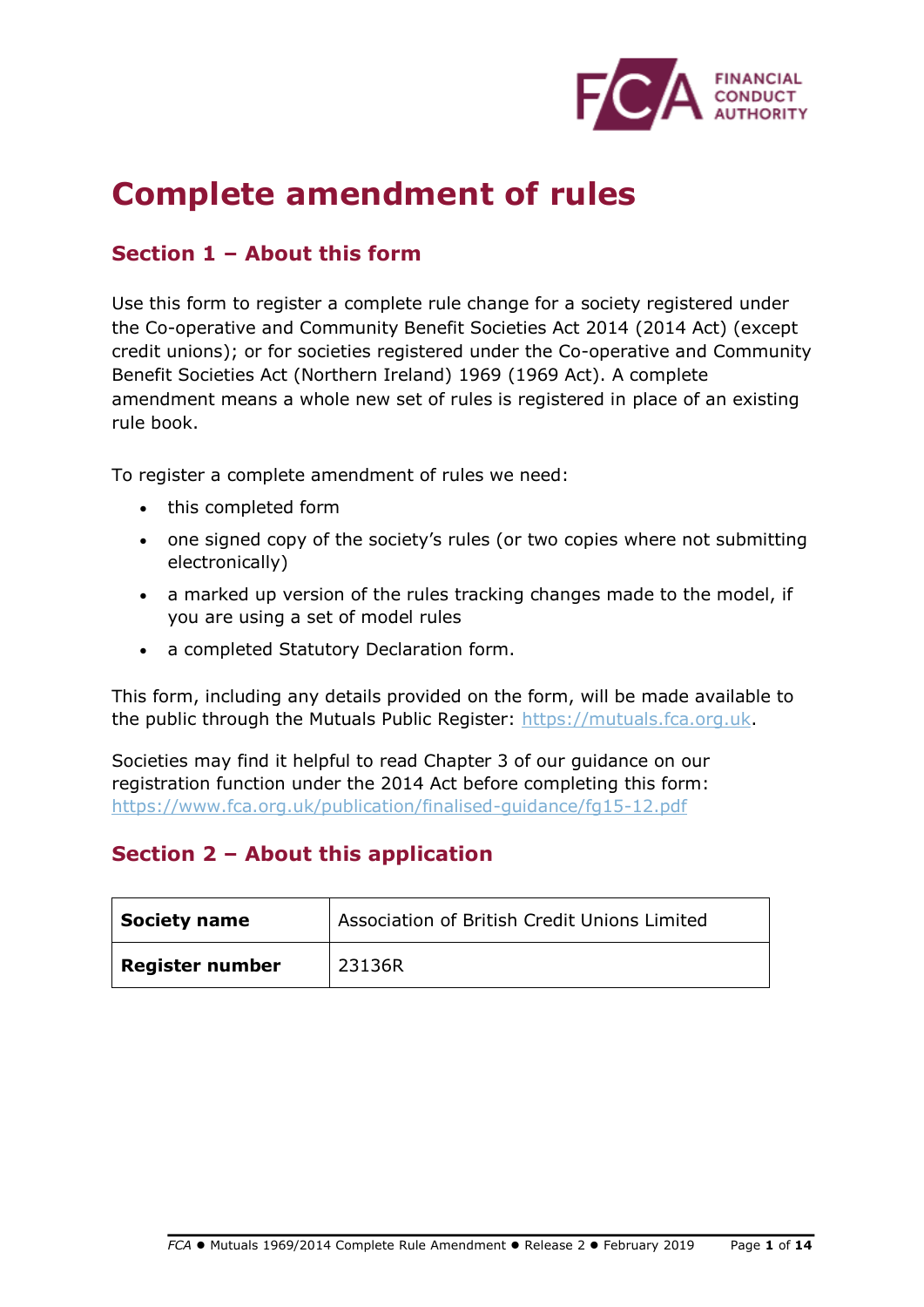# **2.1 Who should we contact about this application?**

| <b>Name</b>          | Abbie Shelton             |
|----------------------|---------------------------|
| Role                 | <b>Governance Manager</b> |
| <b>Email address</b> | Abbie.shelton@abcul.org   |
| <b>Phone number</b>  | 07498 928188              |

**2.2 If you have used a set of model rules please provide the name of the model and the name of sponsoring body.** 

| Sponsor      |  |
|--------------|--|
| <b>Model</b> |  |

# **2.3 Please confirm you have the consent of the sponsoring body for use of their model rules.**

The sponsoring body has consented to our use of their model  $\Box$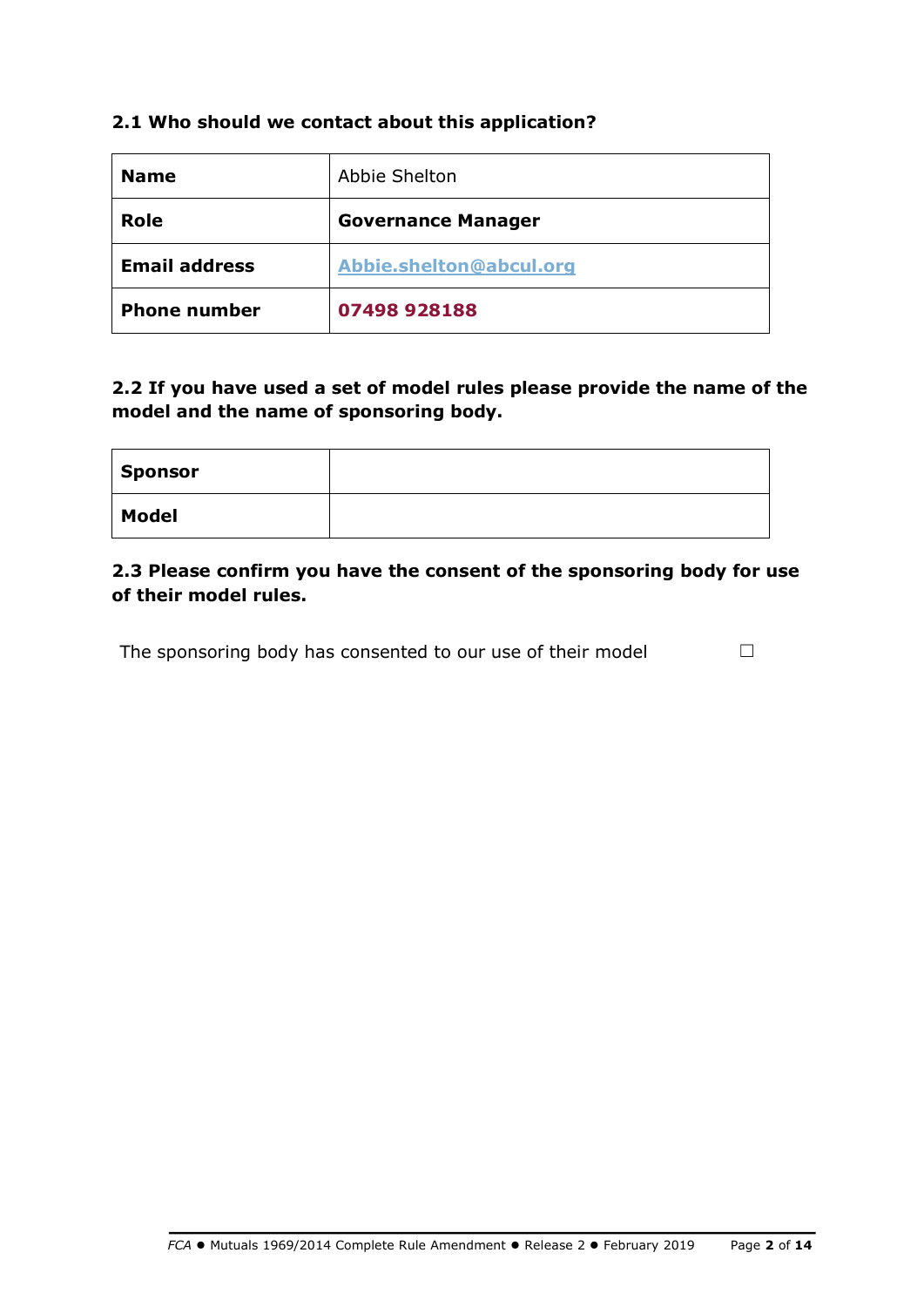# **Section 3– Conditions for registration.**

All societies are registered meeting one of two conditions for registration. These are that the society is either:

- a bona fide co-operative society ('co-operative society'); **or**
- are conducting business for the benefit of the community ('community benefit society').

We must maintain arrangements that are designed to enable us to determine whether a society is complying with the 2014 Act. One way we do this is by requiring societies to complete the questions at either section 3A or 3B of this form when submitting a rule amendment.

Please only answer one set of questions:

- section 3A for bona fide co-operatives; **or**
- section 3B for societies conducting their business for the benefit of the community.

If you are not sure which of these two conditions for registration applies to you, please read chapters 4 and 5 of our guidance:

<https://www.fca.org.uk/publication/finalised-guidance/fg15-12.pdf>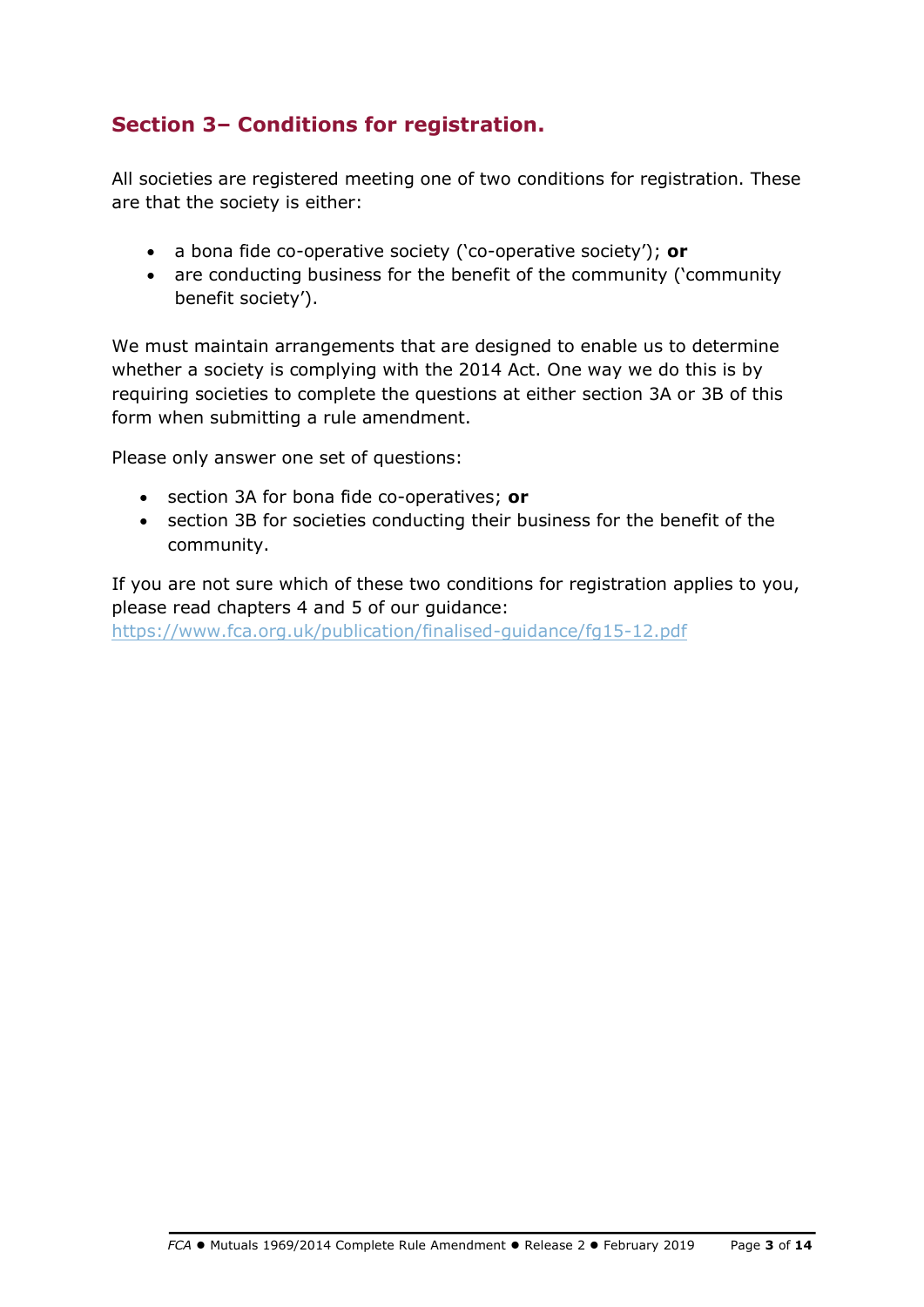# **Section 3A – Co-operative societies**

Complete this section if your society is a bona fide co-operative society.

**3A.1 What is the business of the society?** For example, do you provide housing, manufacture goods, develop IT systems etc.

ABCUL is the leading trade association for credit unions in Scotland, England and Wales. It provides members (credit unions who decide to join) with a range of services including legislative and regulatory lobbying, government representation, training and business development, organisational capacity building and media links.

**3A.2 Please describe the members' common economic, social and cultural needs and aspirations.** In answering this question, please make sure it is clear what needs and aspirations members have in common.

The members of ABCUL (credit unions across the country) exist to serve the member base within their respective field of membership/common bond areas. Each credit union will have primary objectives as follows:

(a) the promotion of thrift among the members of the society by the accumulation of their savings;

(b) the creation of sources of credit for the benefit of the members of the society at a fair and reasonable rate of interest;

(c) the use and control of the members' savings for their mutual benefit; and

(d) the training and education of the members in the wise use of money and in the management of their financial affairs.

In essence credit unions are registered as deposit takers and will provide additional ethical financial services to build the financial resilience of their member base.

# **3A.3 How does the society's business meet those needs and aspirations?**

You have described the society's business at question 3A.1, and at question 3A.2 you have described the common needs and aspirations of members. Please now describe how that business meets those common needs and aspirations.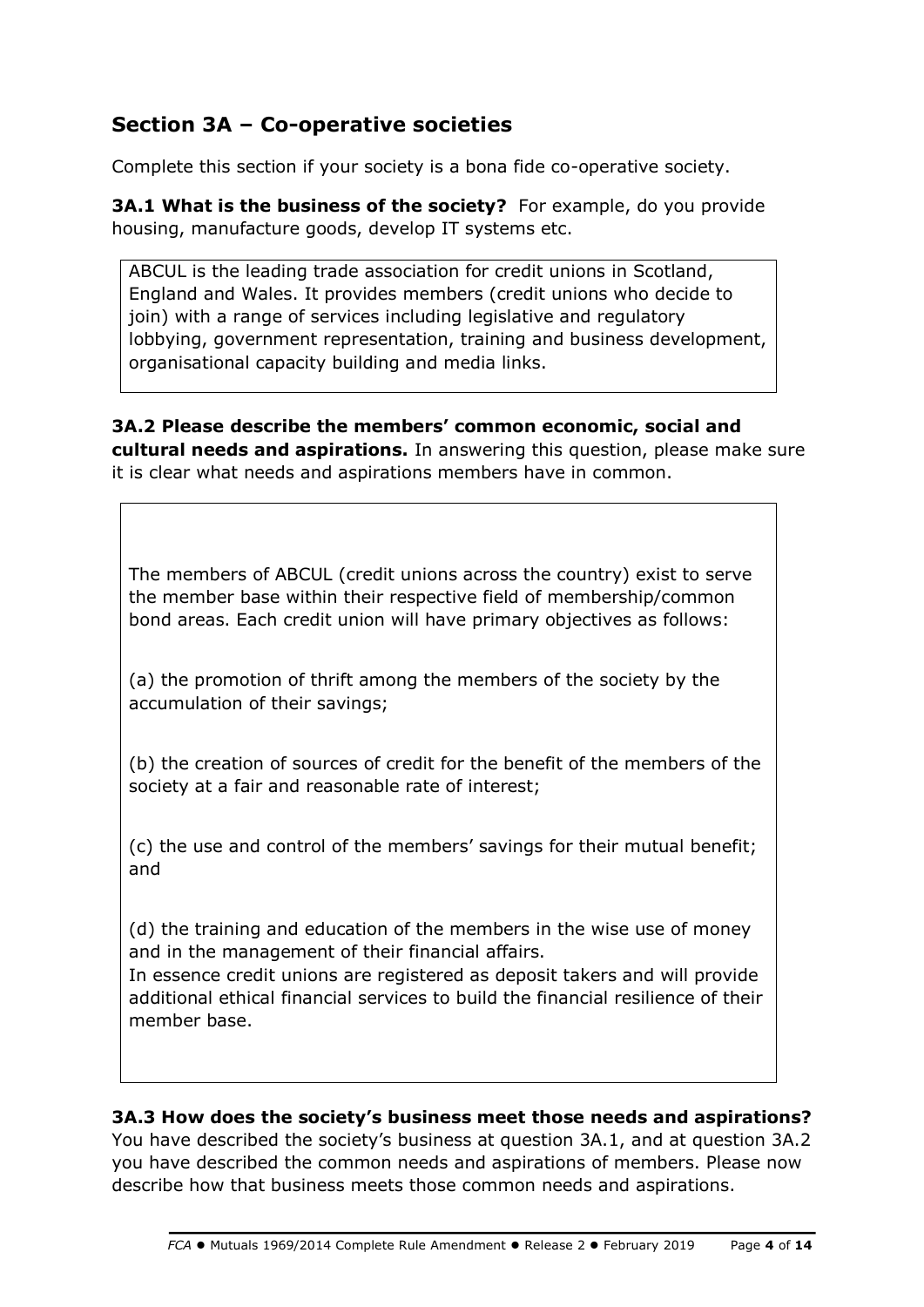The society provides assistance to members through an enquiry service and a discussion forum which provided answers to queries on a variety of legal, regulatory and operational queries related to the management of credit unions. ABCUL also provides a wide range of information guides and training sessions, including online webinars and sessions at conferences including the Annual General Meeting. Through regional forums of ABCUL members are given the opportunity to access training and network with other members. ABCUL also represents its members to governments, regulators and the media.

**3A.4 How do members democratically control the society?** For example, do the members elect a board at an annual general meeting; do all members collectively run the society.

Members are able to put forward Motions for discussion at the Association's AGM, speak to those Motions and vote on them. They also have opportunities to nominate and vote on candidates for director positions.

The Association is governed by a board of directors selected from the membership, by the membership. Directors also feed back to regional ABCUL Forums on a regular basis, including by providing information on topics discussed at Board meetings. topics discussed at board meetings.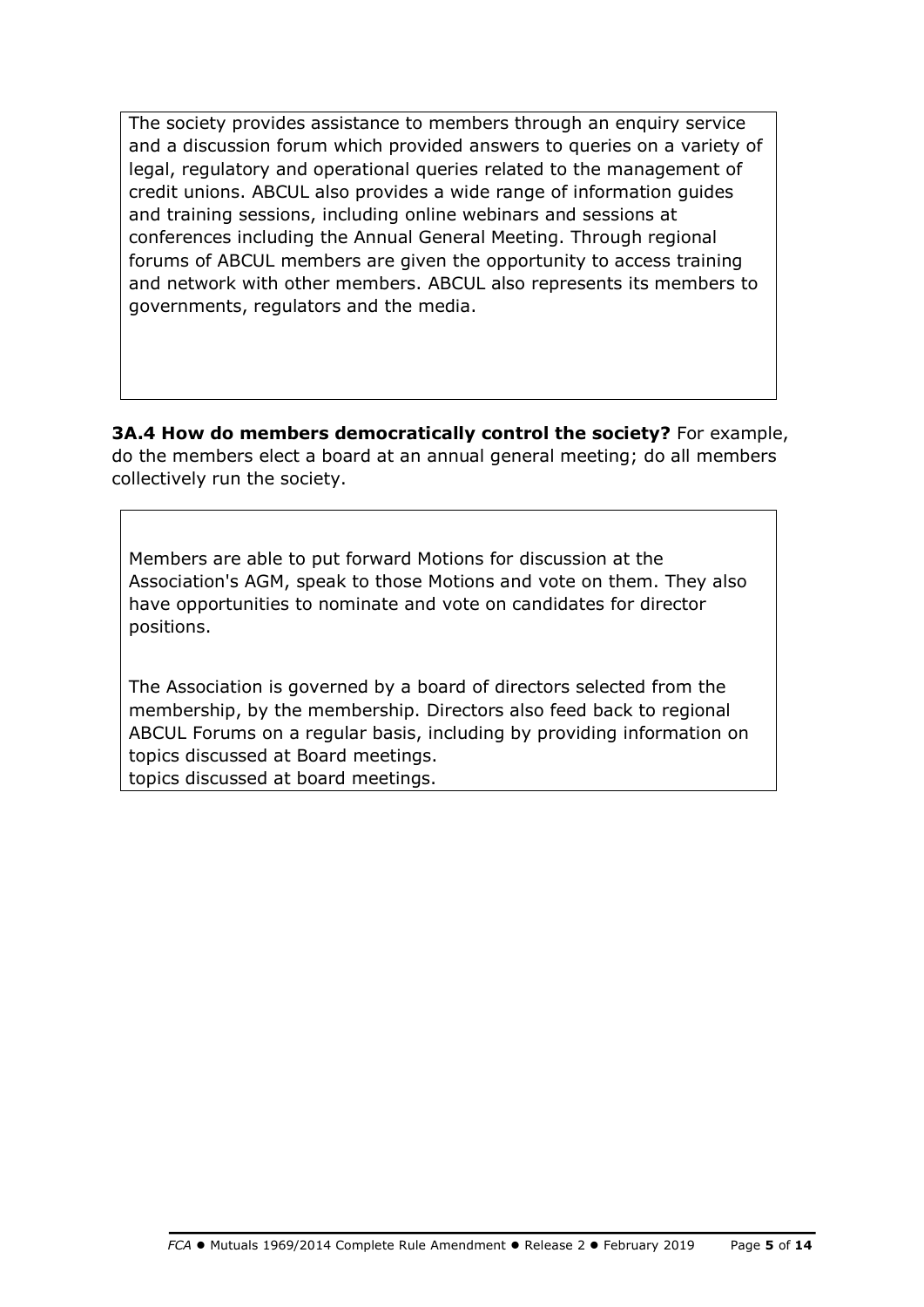**3A.5 What does the society do with any surplus or profit?** For instance, do you pay a dividend to members (and if so, on what basis); does money get reinvested in the business; put into reserves; used for some other purpose?

Any surplus is transferred to general funds, not distributed to members. One of the objectives of the Association is to build reserves equal to 6 months' running costs.

**3A.6 Please state any close links which any of the directors has with any society, company or authority.** 'Close links' includes any directorships or senior positions held by directors of the society in other organisations.

Director or Manager of a credit union - All Directors Trustee of The Credit Union Foundation - Karen Bennett and Richard Munro

**Please go to Section 4.**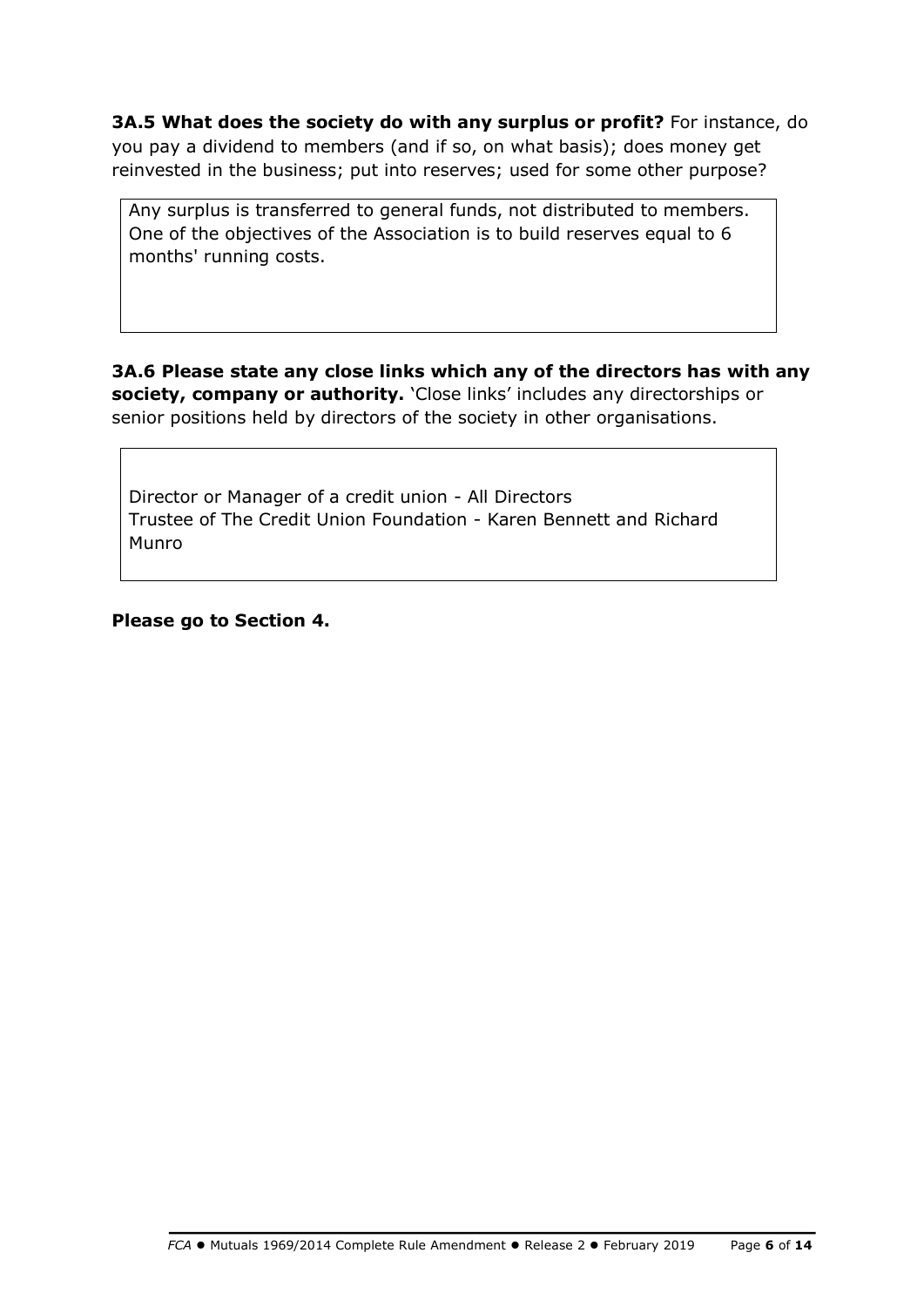# **Section 3B – Community benefit societies**

Complete this section if your society conducts its business for the benefit of the community.

**3B.1 What is the business of the society?** For example, do you provide social housing, run an amateur sports club, etc.

**3B.2 Please describe the benefits to the community the society?** Here we are looking to see *what* the benefits to the community are. Community can be said to be the community at large. For example, do you relieve poverty or homelessness by providing social housing.

**3B.3 Please describe how the society's business delivers these benefits?** The business of the society must be conducted for the benefit of the community. Please describe *how* the society's business (as described in answer to question 5B.1) provides benefit to the community.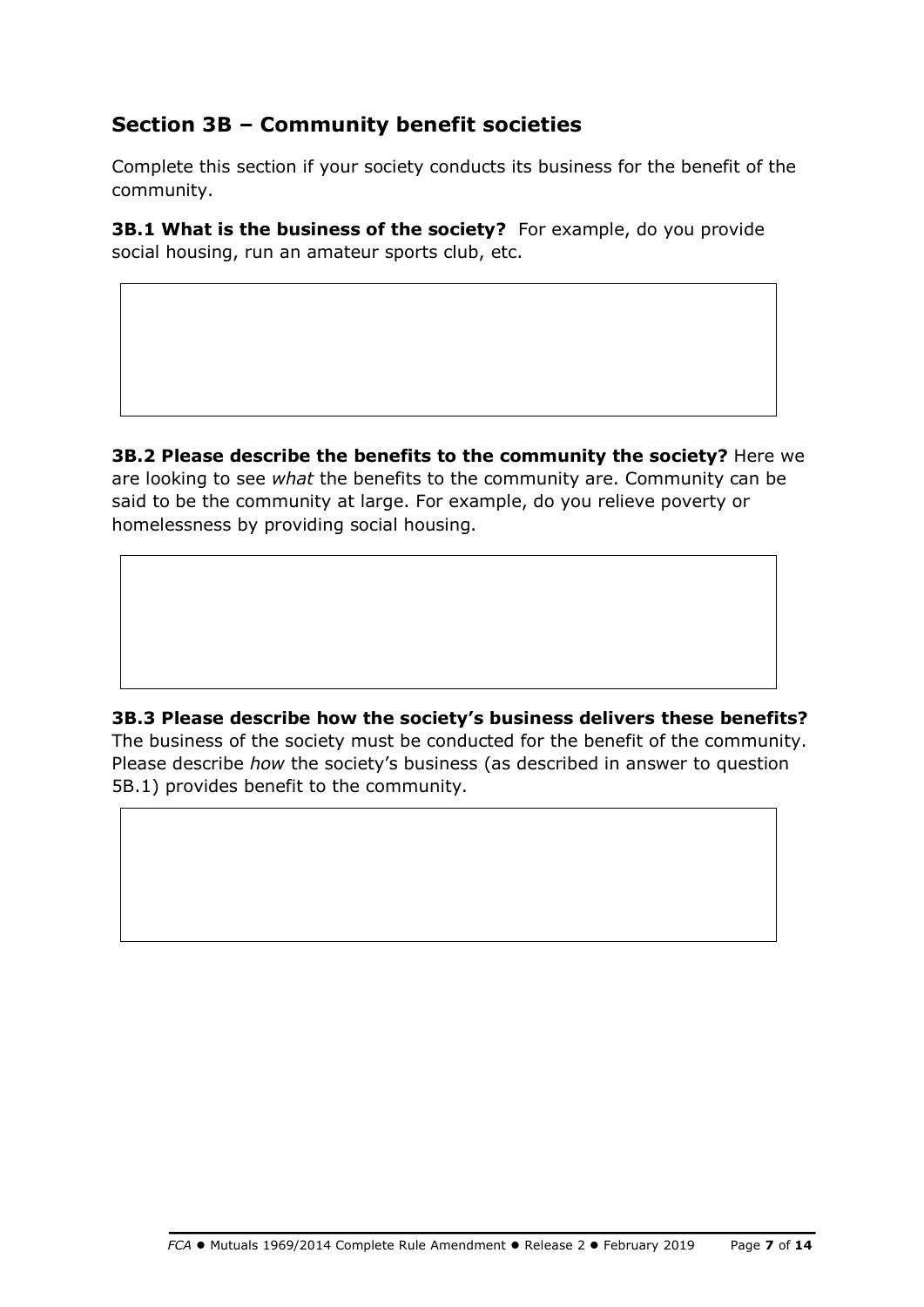**3B.4 Does the society work with a specific community, and if so, please describe it here?** For instance, are the society's activities confined to a specific location; or to a specific group of people? Please note that in serving the needs of any defined community, the society should not inhibit the benefit to the community at large.

**3B.5 What does the society do with any surplus or profit?** For instance, do you donate the money; does money get reinvested in the business; put into reserves; used for some other purpose?

**3B.6 Please state any significant commercial arrangements that the society has, or had, with any other organisation that could create, or be perceived as creating, a conflict of interest.** Please tell us how you ensure that any such conflict of interest does not prevent the society from acting for the benefit of the community.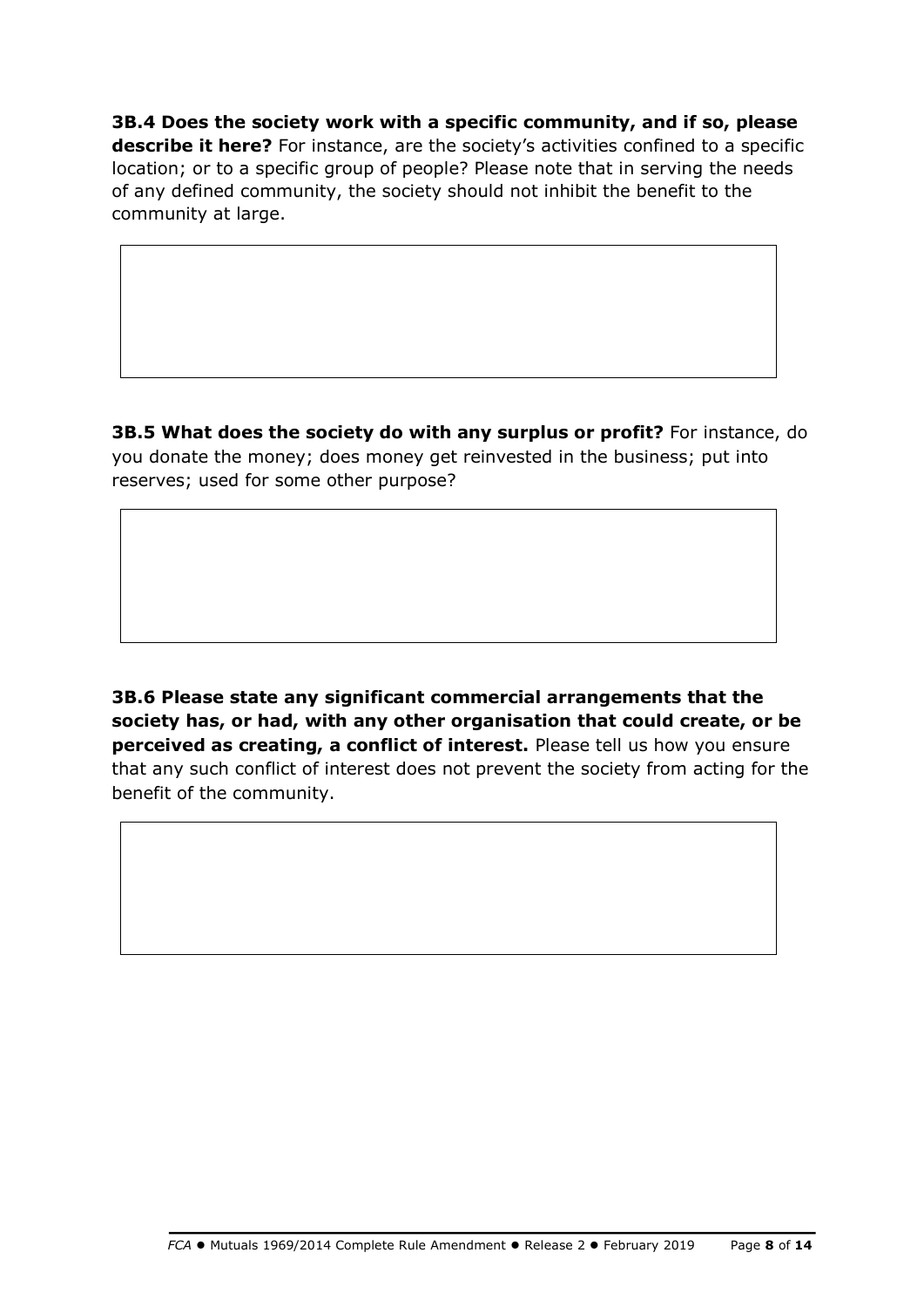**3B.7 Please state any close links which any of the directors has with any society, company or authority.** 'Close links' includes any directorships or senior positions held by directors of the society in other organisations.

**Please go to Section 4.**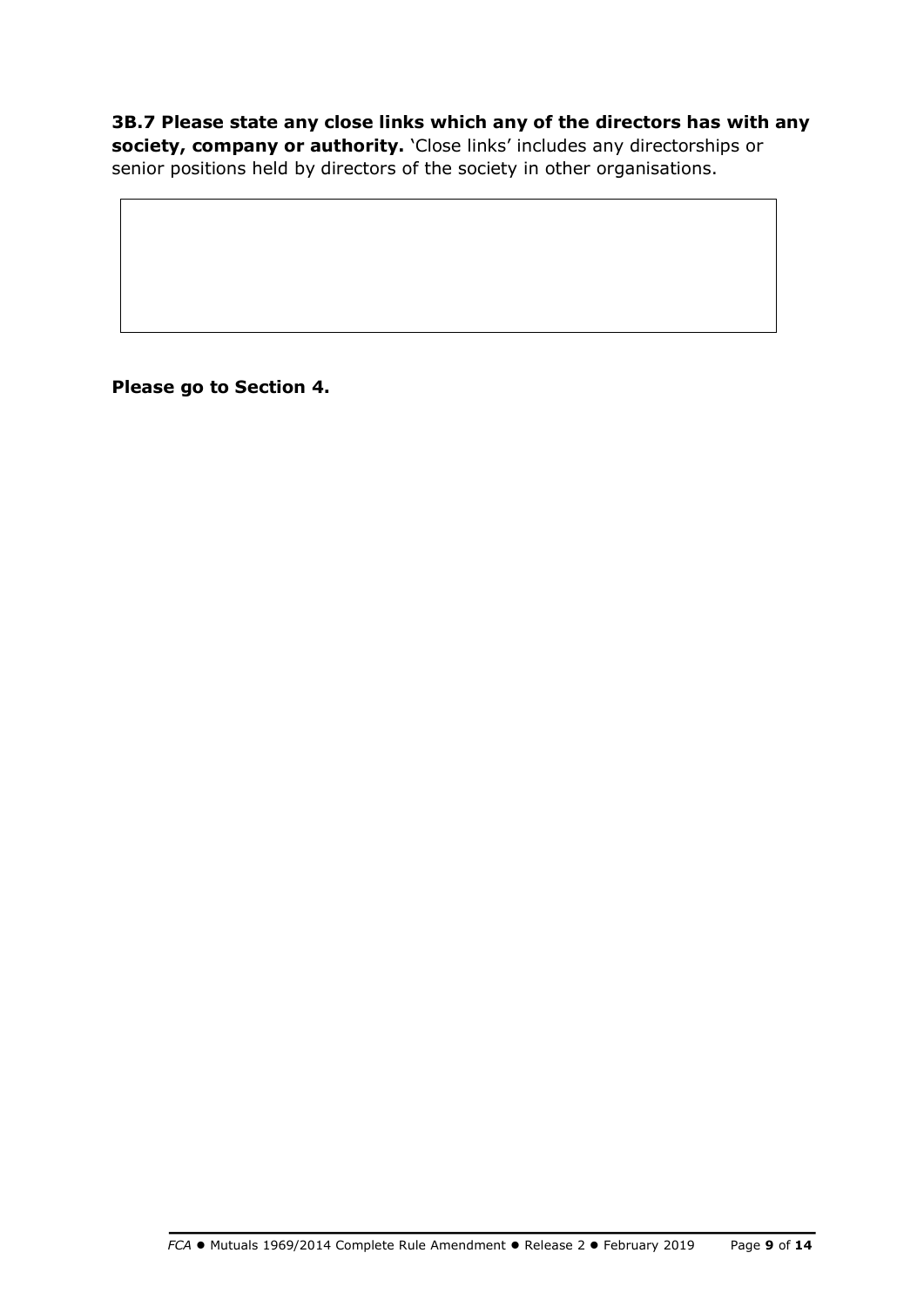# **Section 4 – Table of matters**

| Number of the rule(s)<br>covering this E.g. '2.3-<br>Provision required by the Act<br>2.7'                                                                                                                                                                                                                |  |                          |
|-----------------------------------------------------------------------------------------------------------------------------------------------------------------------------------------------------------------------------------------------------------------------------------------------------------|--|--------------------------|
| The society's name                                                                                                                                                                                                                                                                                        |  | 1                        |
| The objects of the society                                                                                                                                                                                                                                                                                |  | 3                        |
| Place of the society's registered office, to which all communications and<br>notices may be addressed                                                                                                                                                                                                     |  | $\overline{2}$           |
| The terms of admission of the members, including any society or company<br>investing funds in the society under the provisions of the Act                                                                                                                                                                 |  | $7 - 10,20$              |
| The method of holding meetings, the scale and right of voting, and the<br>method of making, altering or rescinding rules                                                                                                                                                                                  |  | $32 -$<br>61,116-<br>117 |
| The appointment and removal of a committee (by whatever name) and of<br>managers or other officers and their respective powers and remuneration                                                                                                                                                           |  | 61-90                    |
| The maximum amount of the interest in the shares of the society which<br>may be held by any member otherwise than by virtue of section 24(2) of<br>the Act                                                                                                                                                |  | 20                       |
| whether the society may contract loans or receive moneys on deposit<br>subject to the provisions of this Act from members or others, and if so<br>under what conditions, under what security, and to what limits of amount                                                                                |  | 95                       |
| Whether any or all shares are transferable, and provision for the form of<br>transfer and registration of shares, and for the consent of the committee<br>to transfer or registration                                                                                                                     |  | 17, 20                   |
| Whether any or all shares are withdrawable, and provision for the method<br>of withdrawal and for payment of the balance due on them on withdrawing<br>from the society                                                                                                                                   |  |                          |
| Provision for the audit of accounts in accordance with Part 7 of the Act                                                                                                                                                                                                                                  |  | 101-104                  |
| Whether members may withdraw from the society and if so how, and<br>provision for the claims of the representatives of deceased members and<br>of the trustees of the property of bankrupt members (or, in Scotland,<br>members whose estates have been sequestrated), and for the payment of<br>nominees |  | $11 -$<br>12,17,20       |
| The way in which the society's profits are to be applied                                                                                                                                                                                                                                                  |  | 93                       |
| If the society is to have a common seal, provision for its custody and use                                                                                                                                                                                                                                |  | 118                      |
| Whether any part of the society's funds may be invested, and if so by<br>what authority and in what way                                                                                                                                                                                                   |  | 94                       |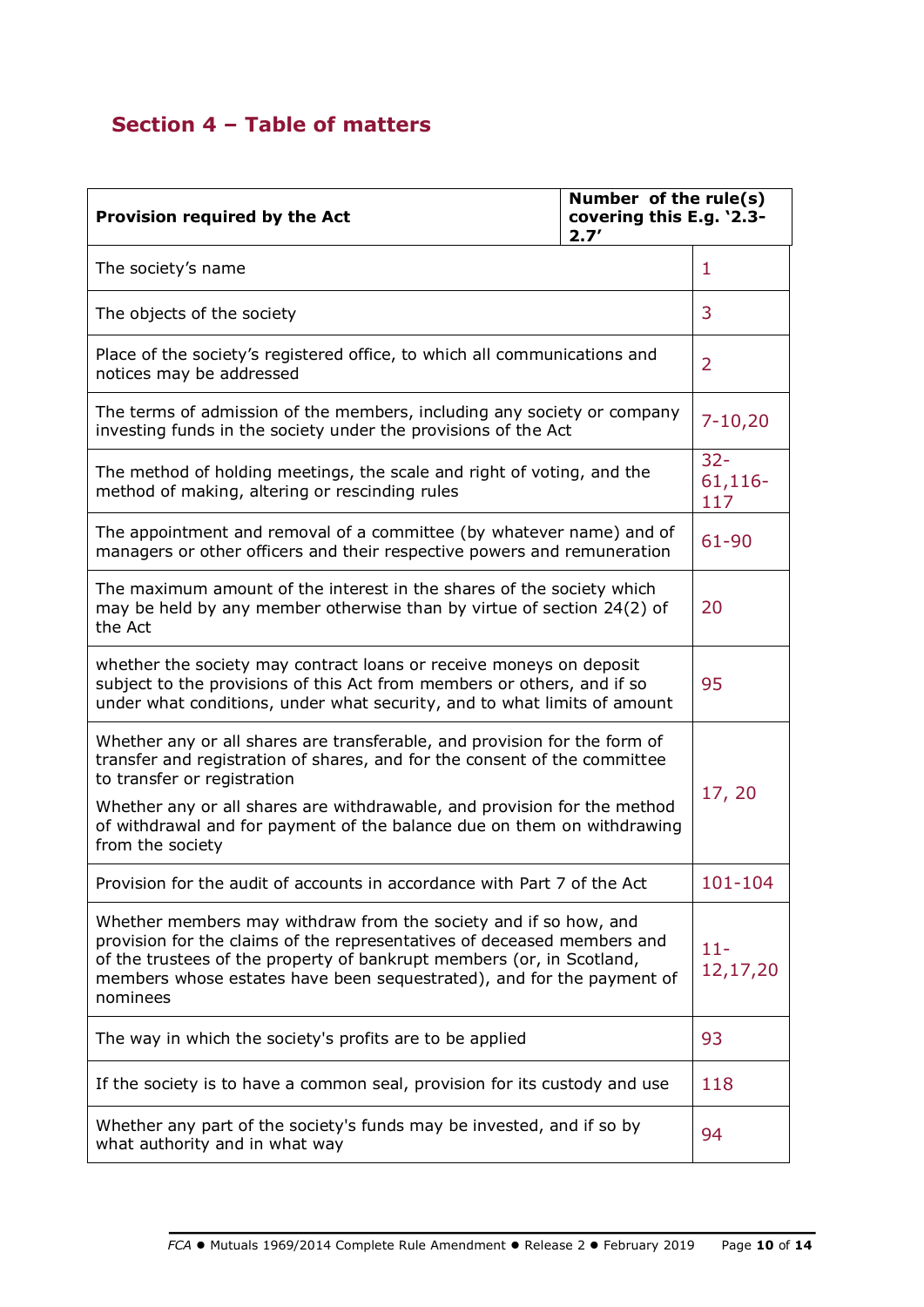# **Section 5 – Completing this application**

# **5.1 Please confirm the rules have been signed by 3 members and the secretary (4 signatures in total)**

The rules contain the required signatures  $\boxtimes$ 

# **5.2 Please confirm which of the following you are submitting:**

One electronic, scanned signed copy of the rules  $\boxtimes$ 

**Or** two signed paper copies of the rules □

# **5.3 Please confirm either:**

Model rules have not been used.  $\boxtimes$ Model rules have been used without amendment  $□$ An amended set of model rules have been used, and a marked up copy detailing the changes made to the model is included with the application. ☐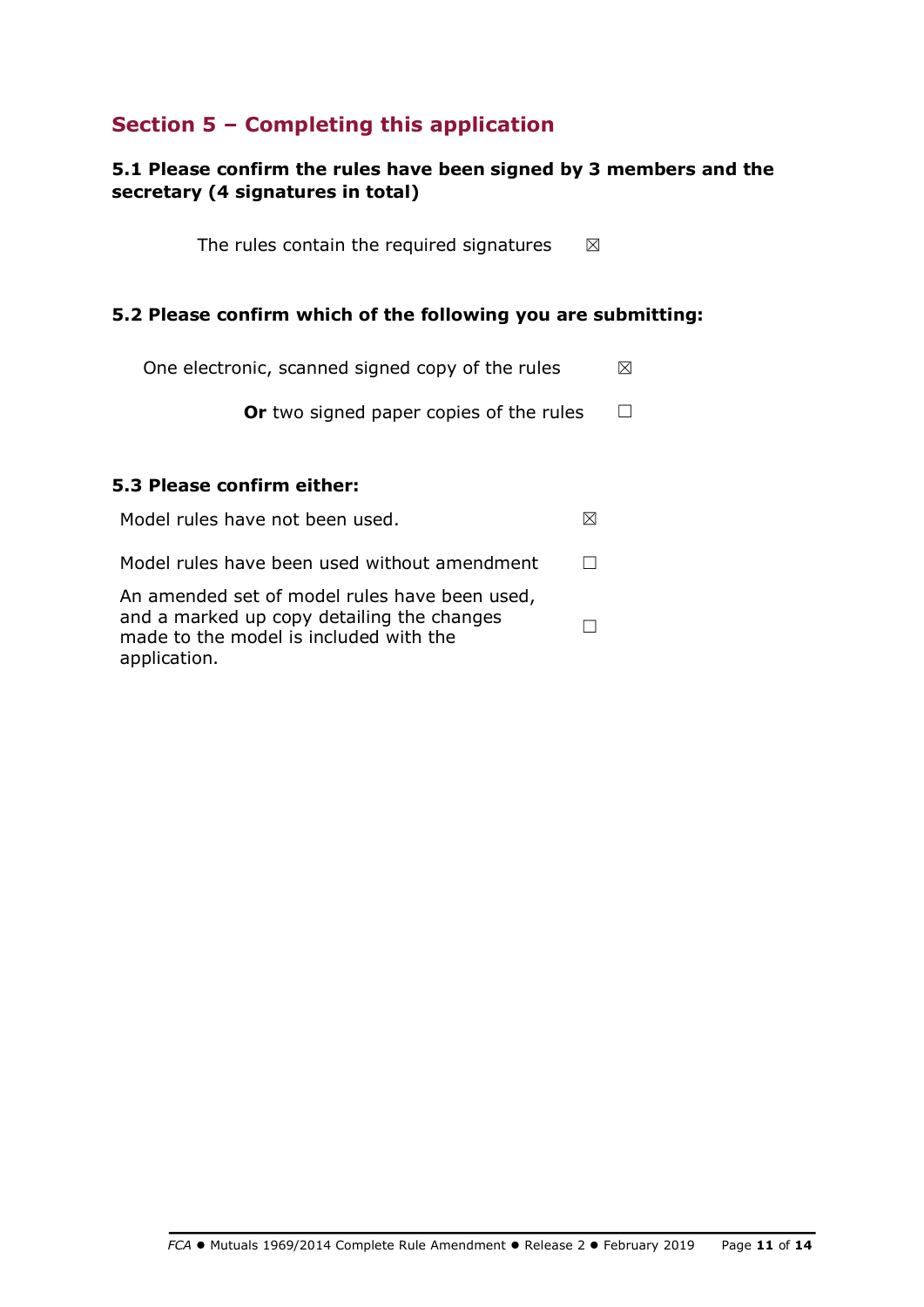# **Section 6 – Statutory Declaration**

# **6.1 Please complete this statutory declaration**

An officer of the society or credit union must complete this section:

| <b>Name</b> | Alan Hignett     |
|-------------|------------------|
| Role        | <b>Secretary</b> |

I do solemnly and sincerely declare that the amendment of the rules of the said society or credit union, a copy of which is attached marked 'X', complies with 1969 Act/2014 Act (as applicable) and has been duly made by the society in the manner provided in its rules for the making, altering or rescinding of rules.

I make this solemn declaration conscientiously believing it to be true, and by the provisions of the Statutory Declarations Act 1835.

| <b>Signature</b> |           |
|------------------|-----------|
|                  |           |
| <b>Date</b>      | 8/10/2021 |

This was declared before me, a:

Solicitor □

Commissioner for oaths □

- Notary Public □
- Justice of the Peace  $□$

| <b>Name</b>         |  |
|---------------------|--|
| <b>Declared at:</b> |  |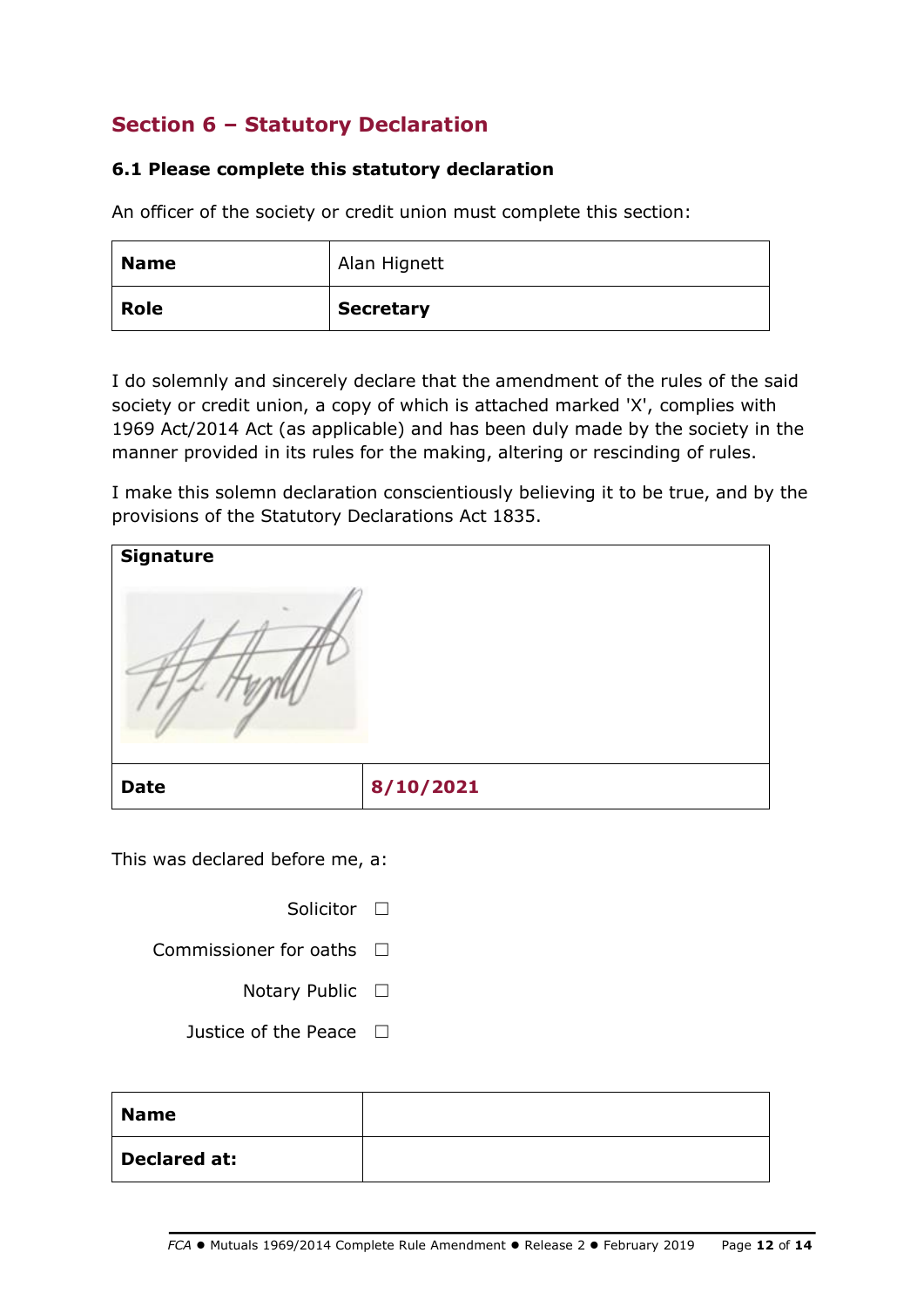| <b>Signature</b> |  |
|------------------|--|
| <b>Date</b>      |  |

# **Section 7 – Submitting this form**

Please submit a signed, scanned version of your application by email to: mutual.societies@fca.org.uk

Or please submit by post to:

Mutual Societies Financial Conduct Authority 12 Endeavour Square London E20 1JN

This form is available on the **Mutuals Society Portal**: [https://societyportal.fca.org.uk](https://societyportal.fca.org.uk/)